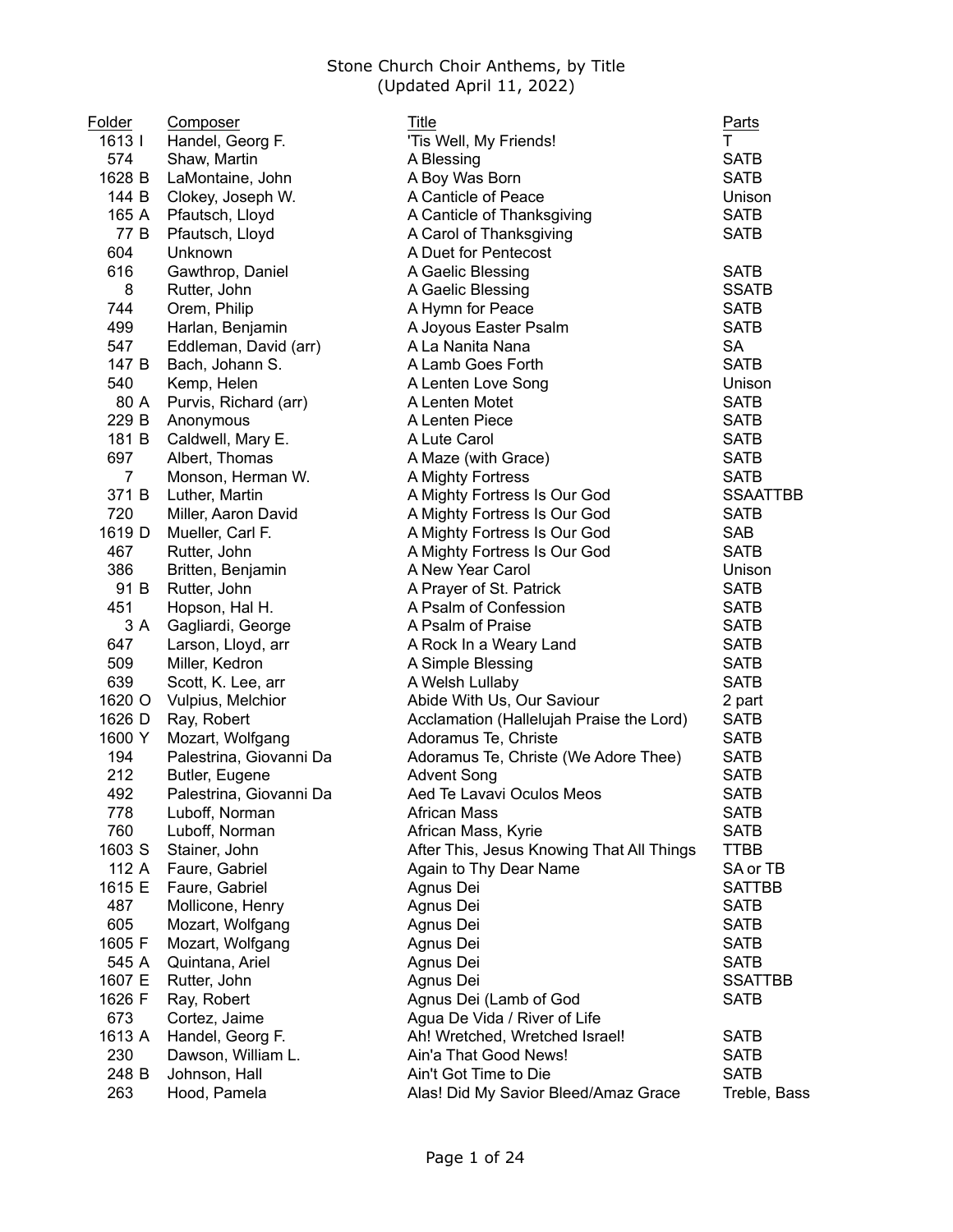| Folder | Composer                | <b>Title</b>                                   | <b>Parts</b>    |
|--------|-------------------------|------------------------------------------------|-----------------|
| 388    | Hayes, Mark (arr)       | All Creatures of Our God and King              | <b>SATB</b>     |
| 4      | Shrubsole, George W.    | All Hail the Power of Jesus' Name              | <b>SSAATTB</b>  |
| 592    | Unknown                 | All My Heart This Night Rejoices               |                 |
| 541    | Simms, Patsy (arr)      | All Night, All Day                             | <b>SA</b>       |
| 694    | Handel, Georg F.        | All We Like Sheep (Messiah)                    | <b>SATB</b>     |
| 1602 J | Handel, Georg F.        | All We Like Sheep Have Gone Astray             | <b>SATB</b>     |
| 40 B   | Althouse, Jay           | Alleluia                                       | <b>SATB</b>     |
| 1606L  | Effinger, Cecil         | Alleluia                                       | <b>SSAATTBB</b> |
| 238    | Mozart, Wolfgang        | Alleluia                                       | <b>SATB</b>     |
| 453    | Muczynski, Rob't        | Alleluia                                       | <b>SATB</b>     |
| 122 A  | Thompson, Randall       | Alleluia                                       | <b>SATB</b>     |
| 166 A  | Vaughn Williams, Ralph  | Alleluia                                       | <b>SATB</b>     |
| 62 B   | Eddleman, David         | Alleluia Rock                                  | <b>SATB</b>     |
| 510    | Palestrina, Giovanni Da | Alleluia, Lord God                             | <b>SATB</b>     |
| 1622 M | Palestrina, Giovanni Da | Alleluia, Lord God!                            | <b>SSAATTBB</b> |
| 161    | Kirk, Theron            | Alleluia, Praise Ye the Lord                   | <b>SSATTB</b>   |
| 176 B  | Cherubini, Luigi        | Alleluia, Praise!                              | <b>SAB</b>      |
| 56 B   | Young, Gordon           | Alleluia! All Glory Be To God                  | <b>SATB</b>     |
| 1600 U | Kopylow, Andre          | Alleluia! Christ is Risen                      | <b>SSAATTBB</b> |
| 629    | Costeley, Guillaume     | Allon, Gay Bergeres                            |                 |
| 49 A   | James, Will             | Almighty God of Our Fathers                    | <b>SSAATTBB</b> |
| 734    | Simms, Patsy Ford       | Amani Utupe (Grant Us Peace, Give Us Coul SATB |                 |
| 108 B  | Newton, John            | <b>Amazing Grace</b>                           | TTBB            |
| 108 A  | Newton, John            | Amazing Grace                                  | <b>SSATB</b>    |
| 1603 H | Stainer, John           | And as Moses Lifted up the Serpent             | B               |
| 1602 B | Handel, Georg F.        | And He Shall Purify                            | Unison          |
| 1608 B | Pergolesi, Giovanni     | And His Mercy is Upon Us                       | <b>SATB</b>     |
| 1603 N | Stainer, John           | And One of the Malefactors                     | <b>TTBB</b>     |
| 1628 D | LaMontaine, John        | And So Our Sorrow Is Turned to Game            | <b>SATB</b>     |
| 1600 P | Handel, Georg F.        | And the Glory of the Lord                      | <b>SATB</b>     |
| 1602 A | Handel, Georg F.        | And the Glory of the Lord                      | <b>SATB</b>     |
| 6      | Handel, Georg F.        | And the Glory of the Lord (Messiah)            | <b>SATB</b>     |
| 1606 K | Effinger, Cecil         | And the Shepherds Turned Glorifying            | <b>SSATB</b>    |
| 754    | Mendelssohn, Felix      | And Then Shall Your Light Break Forth          | <b>SATB</b>     |
| 1610 Z | Mendelssohn, Felix      | And Then Shall Your Light Break Forth          |                 |
| 1610 A | Mendelssohn, Felix      | And Then Shall Your Light Break Forth          | <b>SATB</b>     |
| 1603 A | Stainer, John           | And They C. To Place Named Gethseman           | L               |
| 769    | Medema, Ken             | And This Is Love                               | <b>SATB</b>     |
| 1603 D | Stainer, John           | And When They Were Come                        | B               |
| 153 C  | Anonymous               | And Who Is My Neighbor?                        | <b>SA</b>       |
| 1602   | Handel, Georg F.        | And With His Stripes We Are Healed             | <b>SATB</b>     |
| 157 B  | Rutter, John            | Angel's Carol                                  | <b>SATB</b>     |
| 183 B  | Wilberg, Mack (arr)     | Anthem of Peace                                | <b>SSAATTBB</b> |
| 197    | Bach, CPE               | Anthem of Thanksgiving                         | <b>SATB</b>     |
| 1627 C | Vaughn Williams, Ralph  | Antiphon                                       | <b>SATB</b>     |
| 225    | Walton, William         | Antiphon                                       | <b>SATB</b>     |
| 498    | Hoffman, Elisha         | Are You Washed in the Blood                    | <b>SATB</b>     |
| 1613 H | Handel, Georg F.        | Arm, Arm, Ye Brave!                            | <b>SATB</b>     |
| 1617 F | Britten, Benjamin       | As Dew in Aprille                              | <b>SATB</b>     |
| 1610 F | Mendelssohn, Felix      | As God the Lord of Sabaoth                     | <b>SATB</b>     |
| 337    | Lau, Robert             | As I Went to Bethlehem                         | <b>SATB</b>     |
| 1608 F | Pergolesi, Giovanni     | As It Was in the Beginning                     | <b>SATB</b>     |
|        |                         |                                                |                 |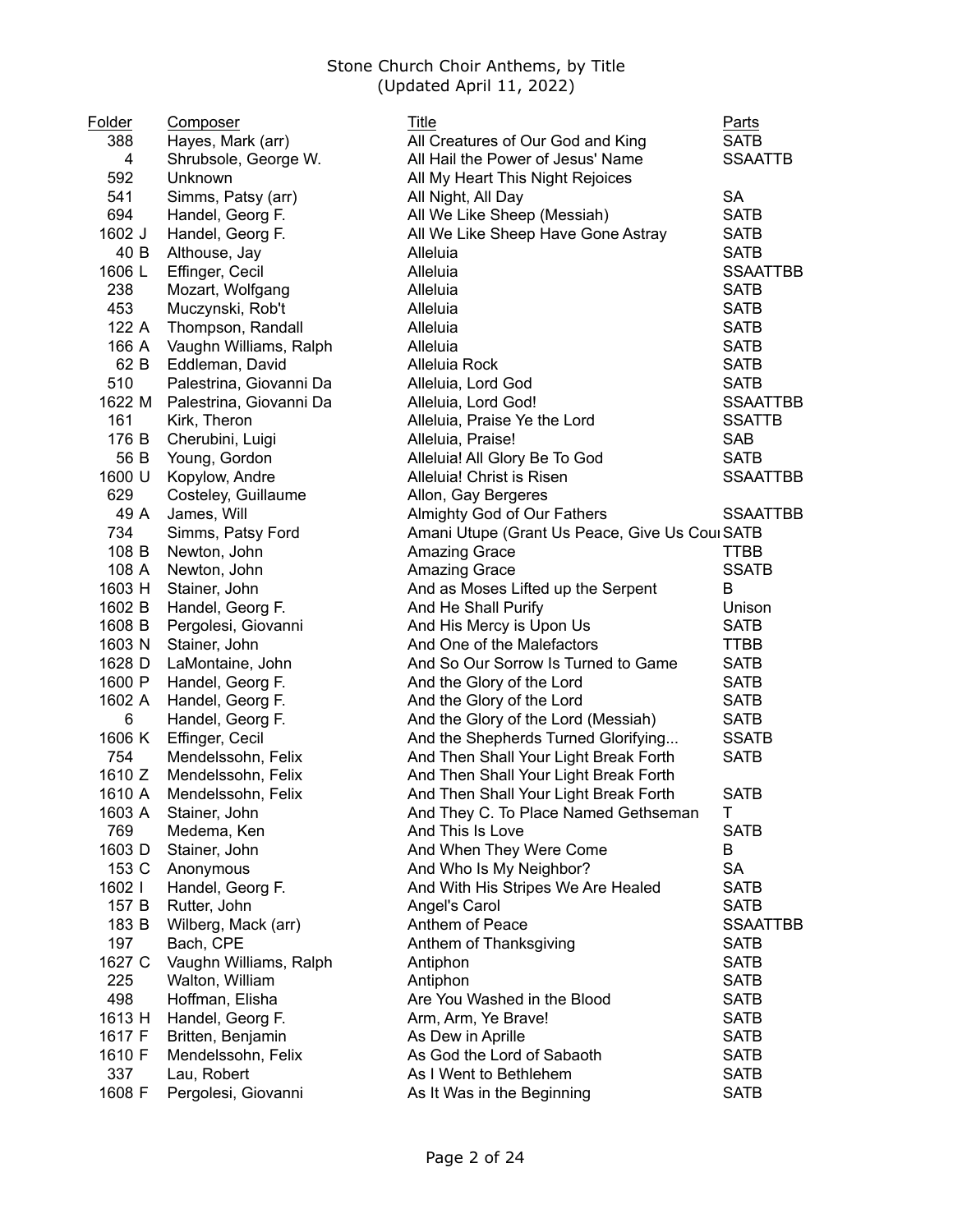| Folder | Composer                                 | Title                                    | <b>Parts</b>    |
|--------|------------------------------------------|------------------------------------------|-----------------|
| 1608 E | Pergolesi, Giovanni                      | As It Was Promised                       | <b>SATB</b>     |
| 598    | Rutter, John                             | As the Bridegroom to His Chosen          | <b>SATB</b>     |
| 1630   | Mendelssohn, Felix                       | As The Hart Pants (Psalm 42)             | SATB, soloists  |
| 247    | Mathias, William                         | As Truly as God Is Our Father            | <b>SAATB</b>    |
| 310    | Sisson, William                          | At the Cry of the First Bird             | <b>SATB</b>     |
| 209 A  | Clausen, Rene                            | At the Name of Jesus                     | <b>SATB</b>     |
| 335 A  | Biebl, Franz                             | Ave Maria (Angelus Domini)               | <b>SATB</b>     |
| 431    | Mozart, Wolfgang                         | Ave Verum                                | <b>SATB</b>     |
| 160 A  | Handel, Georg F.                         | Awake the Trumpets Lofty Sound           |                 |
| 48 A   | Marshall, Jane M.                        | Awake, My Heart                          | <b>SATB</b>     |
| 595 B  | Snow                                     | Awake, ye Sons of God                    | <b>TTBB</b>     |
| 1610 G | Mendelssohn, Felix                       | Baal, We Cry to Thee                     | <b>SSAATTBB</b> |
| 1610   | Mendelssohn, Felix                       | Baal! Baal!                              | <b>SATB</b>     |
| 1617 E | Britten, Benjamin                        | <b>Balulalow</b>                         | <b>SSATTBB</b>  |
| 674    | Landry, Carey                            | Bathed in the Waters of Life             |                 |
| 1610 N | Mendelssohn, Felix                       | <b>Be Not Afraid</b>                     | <b>SATB</b>     |
| 43     | Morgan, Haydn                            | Be Still and Know That I Am God          | <b>SSAATBB</b>  |
| 430    | Johnson, Ralph M.                        | Be Still, and Know That I Am God         | <b>SATB</b>     |
| 242 B  | Whitlock, Percy W.                       | Be Still, My Soul                        | <b>SATB</b>     |
| 103 A  | Badarak, Mary Place                      | Be Thou My Vision                        | <b>SATB</b>     |
| 737    |                                          | Be Thou My Vision                        | <b>SATB</b>     |
| 735    | Forrest, Dan (arr)<br>Rutter, John (arr) |                                          |                 |
|        |                                          | Be Thou My Vision                        | SATB+Harp       |
| 5      | Ward, William R.                         | Be Thou My Vision                        | <b>SATB</b>     |
| 735 B  | Rutter, John                             | Be Thou My Vision (2015 ed)              | SATB+Organ      |
| 89     | Stanford, Charles V.                     | Beati Quorum Via                         | <b>SSAATTBB</b> |
| 1629   | Mollicone, Henry                         | <b>Beatitude Mass</b>                    | <b>SATB</b>     |
| 549    | Mollicone, Henry                         | Beatitude Mass (Selections for GA)       | <b>SAATBB</b>   |
| 9 A    | Christiansen, F. Melius (arr)            | <b>Beautiful Savior</b>                  | <b>SSAATTBB</b> |
| 497    | Schlesische, Volkslieder                 | <b>Beautiful Savior</b>                  | <b>SATB</b>     |
| 218 A  | Rowan, Miriam                            | <b>Beginning</b>                         | <b>SATB</b>     |
| 1611 B | Brahms, Johannes                         | Behold All Flesh is as the Grass (Pt 11) | <b>SATB</b>     |
| 1602 G | Handel, Georg F.                         | Behold the Lamb of God                   | <b>SATB</b>     |
| 696    | Handel, Georg F.                         | Behold the Lamb of God (Messiah)         | <b>SATB</b>     |
| 1612 L | Tye, Christopher                         | Behold the Savior of Mankind             | <b>SATB</b>     |
| 332    | Wolff, S. Drummond                       | Behold the Savior of Mankind             | <b>SATB</b>     |
| 1610 T | Mendelssohn, Felix                       | Behold, God the Lord                     | <b>SATB</b>     |
| 403    | Howells, Herbert                         | Behold, O God Our Defender               | <b>SSAATB</b>   |
| 325    | Mathias, William                         | <b>Bell Carol</b>                        | <b>SSATB</b>    |
| 493    | Palestrina, Giovanni Da                  | Benedicta sit Sancta Trinitas            | <b>SATB</b>     |
| 1605 E | Mozart, Wolfgang                         | <b>Benedictus</b>                        | <b>SATB</b>     |
| 678    | Olatunji & Whalum                        | Betelemu                                 |                 |
| 113 B  | Billings, William                        | <b>Bethlehem</b>                         | <b>SAATB</b>    |
| 1600 V | Ivenoff, Michail I.                      | <b>Bless the Lord</b>                    | <b>SATB</b>     |
| 1611 G | Brahms, Johannes                         | Blessed Are the Dead (Part VII)          | <b>SATB</b>     |
| 1610 E | Mendelssohn, Felix                       | Blessed Are the Men Who Fear Him         | <b>SATB</b>     |
| 372 B  | Handel, Georg F.                         | <b>Blessed Be God</b>                    | <b>SATB</b>     |
| 575    | Jackobsen, Betty                         | <b>Blessed Be God</b>                    |                 |
| 15 A   | Marshall, Jane M.                        | Blessed is the Man                       | <b>SATB</b>     |
| 1600 J | Dvorak, Anton                            | Blessed Jesu, Fount of Mercy             | <b>SATB</b>     |
| 1611 A | Brahms, Johannes                         | Blessed They (Part 1)                    | <b>SATB</b>     |
| 511    | Mollicone, Henry                         | Blessed, from Beatitude Mass             | <b>SATB</b>     |
| 338    | Page, Paul F.                            | <b>Blessing</b>                          | <b>SATB</b>     |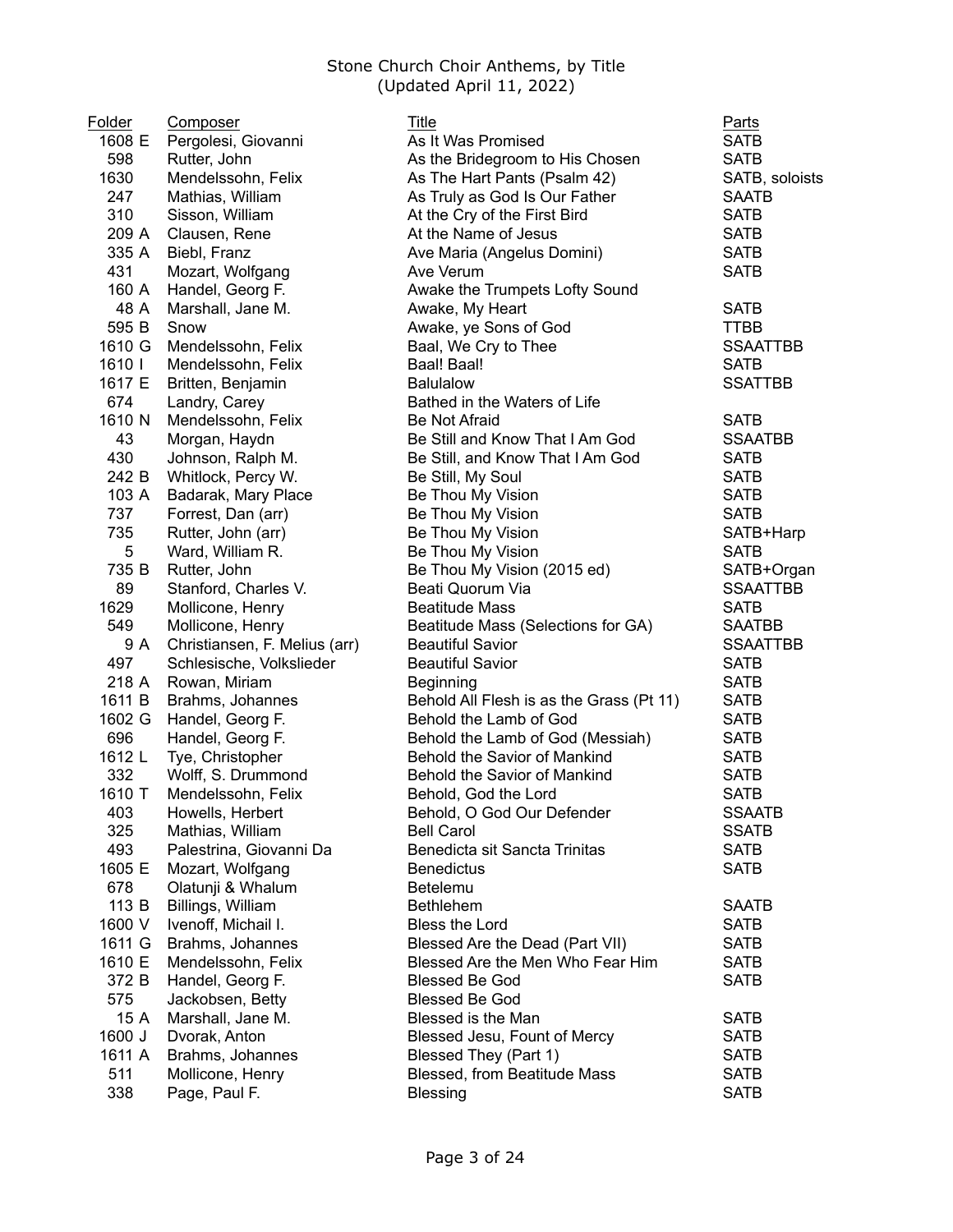| Folder<br>555 A | Composer                                            | Title                                            | <b>Parts</b>    |
|-----------------|-----------------------------------------------------|--------------------------------------------------|-----------------|
| 607             | Bart, Katie Moran                                   | Blessing (Irish)                                 | <b>SATB</b>     |
| 336             | Rachmaninov, Sergei                                 | Bogoroditse Devo (ode to Virgin Mary)            | <b>SATB</b>     |
|                 | Rogers, Sharon Elery                                | Born in a Manger                                 |                 |
| 646             | Ylvisaker, John                                     | <b>Borning Cry</b><br>Bread of Heaven            | <b>SATB</b>     |
| 422             | White, David Ashley                                 |                                                  | <b>SATB</b>     |
| 165 B           | Bach, Johann S.                                     | Break Forth O Beauteous Heavenly Light           | <b>SATB</b>     |
| 165 C           | Bach, Johann S.                                     | Break Forth O Beauteous Heavenly Light           | <b>TTBB</b>     |
| 1600 D          | Bach, Johann S.                                     | Break Forth, O Beauteous Heavenly Light          | <b>SATB</b>     |
| 1622 C          | Bach, Johann S.                                     | Break Forth, O Beauteous Heavn'ly Light          | <b>SATB</b>     |
| 679             | Parker, Alice (arr)                                 | Brethren, We Have Met To Worship                 | <b>SATB</b>     |
| 14 A            | Tschesnokoff, P.                                    | Bring Thy Glory to Us                            | <b>SSAATTBB</b> |
| 141 A           | Bunjes, Paul (arr) & Lindeman, Lu Built on the Rock |                                                  | <b>SSATB</b>    |
| 153 A           | Lindeman, Ludvig M.                                 | Built on the Rock                                | <b>SSATTBB</b>  |
| 367 B           | Wolff, S. Drummond                                  | Built on the Rock, the Church Doth Stand         | <b>SATB</b>     |
| 1602 S          | Handel, Georg F.                                    | But Thanks Be To God                             | <b>SATB</b>     |
| 1610 X          | Mendelssohn, Felix                                  | But The Lord From the North                      | <b>SSAATTBB</b> |
| 47 B            | Cornelius, Peter                                    | By the Waters of Babylon                         | <b>SATB</b>     |
| 1613 J          | Handel, Georg F.                                    | Call Forth Thy Pow'rs, My Soul!                  | <b>SATB</b>     |
| 382             | Larkin, Michael                                     | Calvary (Were you there when they crucified SATB |                 |
| 256             | Rutter, John                                        | <b>Candlelight Carol</b>                         | <b>SSAA</b>     |
| 149 B           | Pachelbel, Johann                                   | Canon in D                                       | <b>SAB</b>      |
| 603             | Petker, Alan Rob't                                  | Canon of Praise for Easter Morning               | <b>SATB</b>     |
| 190 A           | Schutz, Heinrich                                    | Cantate Domine                                   | <b>SATB</b>     |
| 755             | Debons, Frederic                                    | Cantate Domino (Faux Canon)                      | <b>SAB</b>      |
| 106 A           | Hassler, Hans Leo                                   | Cantate Domino (O Sing Unto the Lord)            | <b>SATB</b>     |
| 773             | Spevacek, Linda                                     | <b>Canticle of Carols</b>                        | <b>SATB</b>     |
| 83 B            | Tyler, Don                                          | Canticle of St. Francis                          | <b>SATB</b>     |
| 466             | Faure, Gabriel                                      | Cantique de Jean Racine                          | <b>SATB</b>     |
| 157 A           | Dietterich, Philip (arr)                            | Carol of the Advent                              | <b>SATB</b>     |
| 202 A           | Leontovich, M.                                      | Carol of the Bells                               | <b>SATB</b>     |
| 168 B           | Davis, Katherine                                    | Carol of the Drum                                | <b>SATB</b>     |
| 91 A            | Kountz, Richard                                     | Carol of the Questioning Child                   | <b>SATB</b>     |
| 1610 J          | Mendelssohn, Felix                                  | Cast Thy Burden Upon the Lord                    | <b>SATB</b>     |
| 150 B           | Nelson, Ron                                         | Cause Us, O Lord                                 | <b>SATB</b>     |
| 1601 D          | Nelson, Ron                                         | Cause Us, O Lord                                 | <b>SATB</b>     |
| 588             | Wood, Dale                                          | Celebration of Light                             | <b>SATB</b>     |
| 565             | Hayes, Mark                                         | <b>Celtic Communion</b>                          |                 |
| 1600 G          | Rachmaninoff, Sergei                                | Cherubic Hymn                                    | <b>SATB</b>     |
| 1600 G          | Bortniansky, Dimitri                                | Cherubim Song                                    | <b>SATB</b>     |
| 18 B            | Glinka, M.                                          | Cherubim Song                                    | <b>SSAATTBB</b> |
| 1600 B          | Tchaikovsky, Peter                                  | Cherubim Song                                    | <b>SSATTBB</b>  |
| 122 B           | Christiansen, Paul (arr)                            | Children of the Heavenly Father                  | <b>SATB</b>     |
| 394             | Smith, H. Hamilton                                  | Choral Fanfare for Christ the King               | <b>SATB</b>     |
| 543             | Holst, Gustav                                       | Choral Fantasy on Old Carols                     | <b>SATB</b>     |
| 74              | Wood, Dale                                          | <b>Choral Sentences for Worship</b>              | <b>SATB</b>     |
| 366             | Mendelssohn, Felix                                  | Chorale, from St. Paul's Oratorio                | <b>SATB</b>     |
| 59 B            | Williams, David H.                                  | <b>Christ Came to Bethlehem</b>                  | <b>SATB</b>     |
| 100 B           | Maker, Frederick, Wetzler (arr)                     | Christ is Risen! Alleluia!                       | <b>SATB</b>     |
| 478             | Scott, K. Lee                                       | Christ Is the World's Lighty                     | <b>SATB</b>     |
| 378             | Rickard, Jeffrey                                    | Christ Our Passover (Pascha Nostrum)             | <b>SATB</b>     |
| 13              | Haydn, F. Josef                                     | Christ the Lord is Risen                         | <b>SSAATB</b>   |
| 573             | Rutter, John                                        | Christ the Lord is Risen Today                   |                 |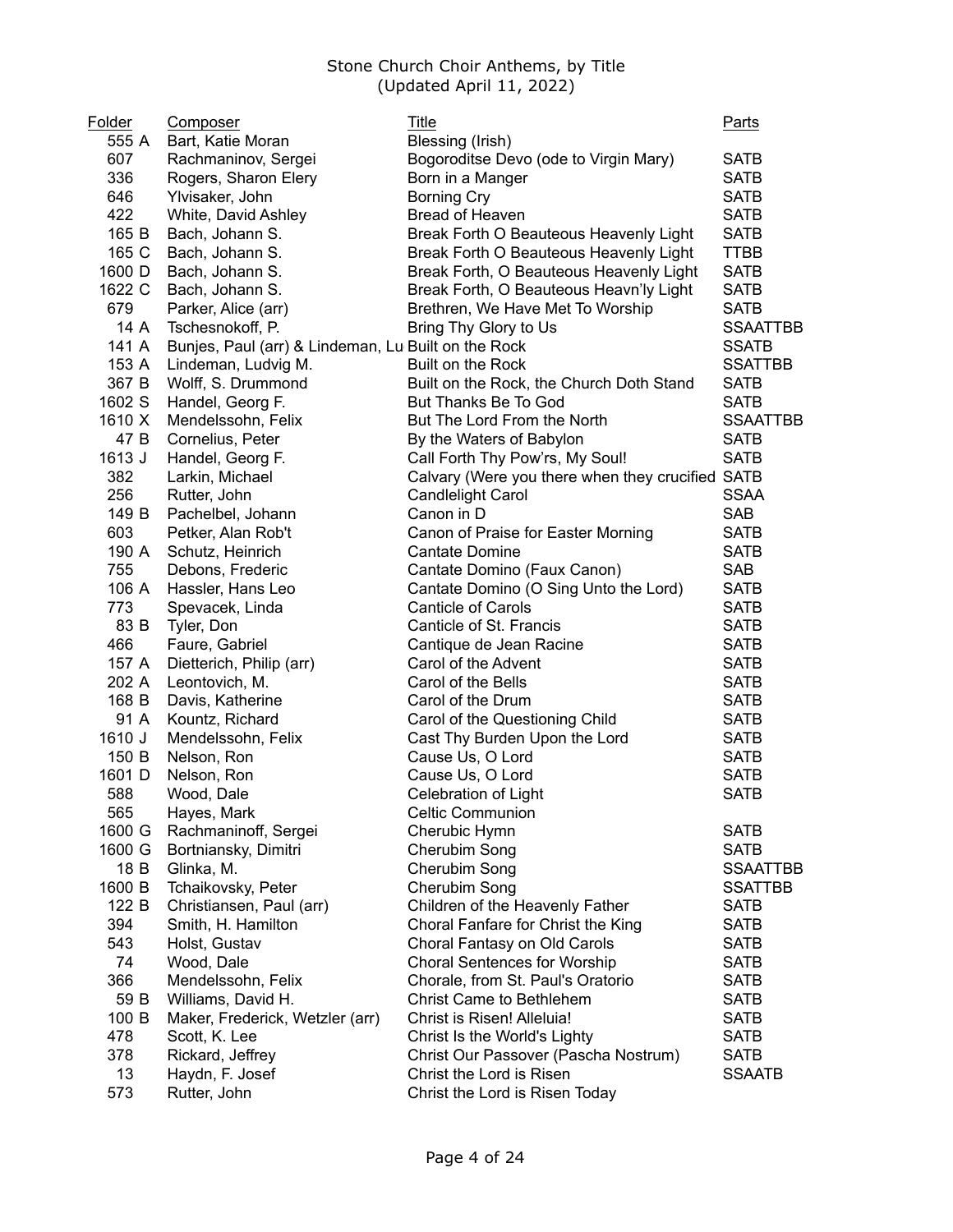| <b>Folder</b> | <b>Composer</b>                                    | Title                                  | Parts           |
|---------------|----------------------------------------------------|----------------------------------------|-----------------|
| 1600 E        | Thiman, Eric H.                                    | Christ the Lord is Risen Today         | <b>SATB</b>     |
| 17            | Parker, Alice, Arr                                 | Christ Was Born on Christmas Day       | <b>SATB</b>     |
| 1612 M        | Willan, Healey, Arr                                | Christ, Our Passover                   | <b>SATB</b>     |
| 148 B         | Pfautsch, Lloyd                                    | Christ: Foundation, Head & Cornerstone | <b>SATB</b>     |
| 265           | Pitcher, Laraine (collected)                       | Christmas Hymns and Carols             | <b>SATB</b>     |
| 395           | Praetorius (and others)                            | <b>Christmas Medley</b>                | <b>SATB</b>     |
| 712           | Giorgianni, Mario & Mollicone, Her Christmas Story |                                        | <b>SATB</b>     |
| 461           | Padilla, Juan G. de                                | <b>Christus Natus Est</b>              | <b>SATB</b>     |
| 615           | Hopkins, Stephen M.                                | Clap Your Hands                        | <b>SATB</b>     |
| 61            | Roberts, Nancy M.                                  | Clap Your Hands                        | <b>SATB</b>     |
| 645           | Spiritual, Traditional                             | Climbin' Up the Mountain, Children     | <b>SATB</b>     |
| 533           | Ellen, Jane                                        | Come and Sing Alleluia                 | SA              |
| 458           | Williams, Ralph V                                  | Come Down, O Love Divine               | <b>SATB</b>     |
| 726           | Gabrieli, Giovanni                                 | Come Let Us Sing a Song of Joy         | <b>SATB</b>     |
| 85 A          | Wagner, Douglas E.                                 | Come Thou Font of Every Blessing       | <b>SATB</b>     |
| 582           | Wilberg, Mack                                      | Come Thou Fount of Every Blessing      |                 |
| 308 A         | Tschesnokoff, P.                                   | Come Thou Holy Spirit                  | <b>SAB</b>      |
| 308 B         | Tschesnokoff, P.                                   | Come Thou Holy Spirit                  | <b>SSAATTBB</b> |
| 1619 Q        | O'Hara                                             | Come to the Stable with Jesus          | <b>SAB</b>      |
| 682           | Drennan, Patti                                     | Come With Me                           | <b>SATB</b>     |
| 60 B          | Leaf, Robert                                       | Come with Rejoicing                    | Unison          |
| 370 B         | Courtney, Craig                                    | Come, Christians, Join to Sing         | <b>SATB</b>     |
| 1613 N        | Handel, Georg F.                                   | Come, Ever-Smiling Liberty             | SA              |
| 1612 O        | des Prez, Josquin                                  | Come, O Creator Spirit, Come           | <b>SATB</b>     |
| 1614 L        | Held, Wilber                                       | Come, O Lord, and Open the Way For Us  | Unison          |
| 1614 H        | Held, Wilber                                       | Come, O Lord, and Set Us Free          | SА              |
| 1614 D        | Held, Wilber                                       | Come, O Lord, Into our Loneliness      | <b>SSATB</b>    |
| 1614 F        | Held, Wilber                                       | Come, O Lord, with Strength and Power  | <b>SSATB</b>    |
| 1620 B        | Freylinghausen                                     | Come, Thou Long Expected Jesus         | 2 part          |
| 762           | Petker, Alan Rob't                                 | Come, Thou Long Expected Jesus         | <b>SATB</b>     |
| 333           | Praetorius, Michael                                | Come, Thou Reedemer of the Earth       | <b>SATB</b>     |
| 35            | Faure, Gabriel                                     | Comfort All Ye My People               | <b>SATB</b>     |
| 1612 F        | Goudimet, Claude                                   | Comfort, Comfort Ye My People          | <b>SATB</b>     |
| 15 B          | Wetherill, Edward H.                               | <b>Communion Meditation</b>            | <b>SATB</b>     |
| 136 B         | Clausen, Rene                                      | Communion, Diary of an Old Soul        | <b>SSATTBB</b>  |
| 786           | Williams, J. Paul (words)                          | <b>Consider the Lilies</b>             | <b>SATB</b>     |
| 20 A          | Hassler, Hans & Greyson Norman Contate Domino      |                                        | <b>SATB</b>     |
| 586           | Stephens                                           | Create in Me a Clean Heart             | <b>SATB</b>     |
| 16            | Mueller, Carl F.                                   | Create in Me a Clean Heart, O God      | <b>SATB</b>     |
| 1619          | Mueller, Carl F.                                   | Create in Me a Clean Heart, O God      | SAB             |
| 534           | Choplin, Pepper                                    | <b>Creator Rhythm</b>                  | <b>SATB</b>     |
| 1605 C        | Mozart, Wolfgang                                   | Credo                                  | <b>SATB</b>     |
| 1626 C        | Ray, Robert                                        | Credo (I Believe In God)               | <b>SATB</b>     |
| 680           | Larson, Lloyd                                      | Cross of Christ, O Sacred Tree         | <b>SATB</b>     |
| 751           | Martin, Gilbert M.                                 | Cross-Cry                              | <b>SATB</b>     |
| 350           |                                                    | Crown Him with Many Crowns             | <b>SATB</b>     |
|               | Elvey, George; arr. Diane Bish                     |                                        | <b>SATB</b>     |
| 1600 E        | Bach, Johann S.                                    | Crucifixus (Crucified)                 |                 |
| 102 A         | Nystedt, Knut                                      | Cry Out and Shout                      | <b>SSATTB</b>   |
| 1604 L        | Vivaldi, Antonio                                   | Cum Sancto Spiritu                     | <b>SATB</b>     |
| 449           | Anonymous (ed. Rowan)                              | Dadme albricias, hijos d'Eva           | <b>SATB</b>     |
| 224           | Moore, Undine S. (arr)                             | Daniel, Daniel Servant of the Lord     | <b>SSAAATTB</b> |
| 90 A          | Schwartz, Stephen                                  | Day By Day                             | <b>SSAATB</b>   |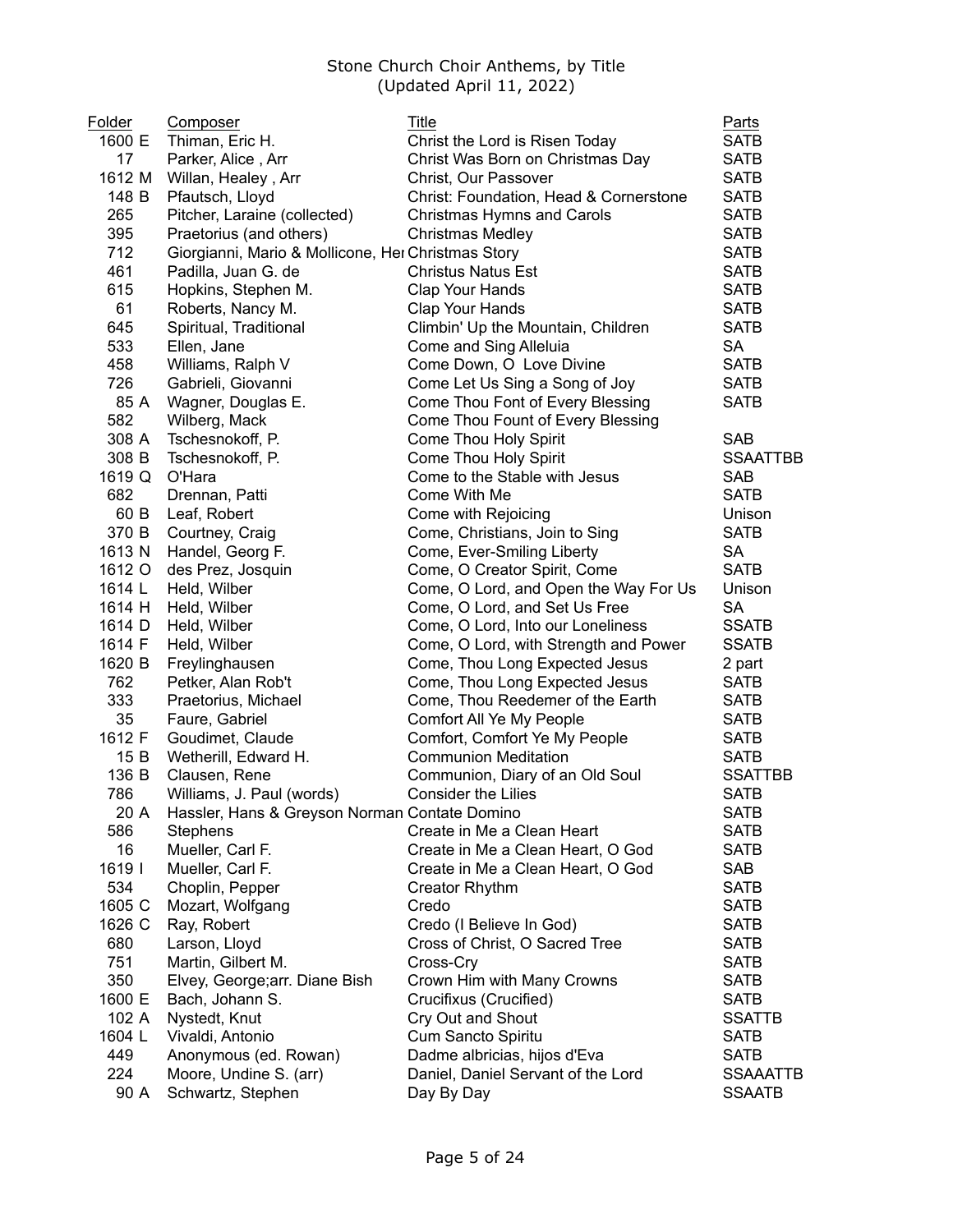| Folder | Composer                       | Title                                         | Parts           |
|--------|--------------------------------|-----------------------------------------------|-----------------|
| 121 B  | Pasquet, Jean                  | Day By Day I Seek Thee                        | <b>SATB</b>     |
| 1614   | Held, Wilber                   | Dayspring                                     | <b>SA</b>       |
| 731    | Bartholomew & Heath (arr)      | De Animals a-Comin'                           | <b>TTBB</b>     |
| 580    | Walczak                        | De Virgin Mary Had a Baby W. Indian spiritual |                 |
| 741    | Larson, Lloyd                  | Death, Where Is Your Sting?                   | 2 Part          |
| 419    | Willcocks, David (arr)         | Deck the Hall                                 | <b>SATB</b>     |
| 506    | Hutchings, J                   | Deep Peace                                    | Unison          |
| 351    | Cleveland, J. Jefferson        | Deep River                                    | <b>SATB</b>     |
| 1617 J | Britten, Benjamin              | Deo Gracias                                   | <b>SSATTB</b>   |
| 1623 B | Webber, Andrew Lloyd           | Dies Irae                                     | <b>SATB</b>     |
| 339    | Cable, Howard (arr)            | Ding, Dong! Merrily on High                   | <b>SATB</b>     |
| 589    | Woodward, GR                   | Ding, Dong! Merrily on High                   | <b>SATB</b>     |
| 1613 P | Handel, Georg F.               | Disdainful of Danger                          | <b>SATB</b>     |
| 632    | Hassler, Hans Leo              | Dixit Maria ad Angelum                        | <b>SATB</b>     |
| 195    | Regney, Noel                   | Do You Hear What I Hear?                      | <b>SATB</b>     |
| 1604 F | Vivaldi, Antonio               | Domine Deus                                   | S               |
| 1604 H | Vivaldi, Antonio               | Domine Deus, Agnus Dei                        | <b>SATB</b>     |
| 1604 G | Vivaldi, Antonio               | Domine Fili Unigenite                         | <b>SATB</b>     |
| 354    | Lassus, Orlandus               | Domine, Labia Mea Aperies                     | <b>SATB</b>     |
| 462    |                                | Dona Nobis Pacem (Missa Brevis)               | <b>SATB</b>     |
| 730    | Mozart, Wolfgang<br>Unknown    | Dona Nobis Pacem (round)                      | <b>SATB</b>     |
| 484    |                                | Down by the River Side                        | <b>SATB</b>     |
| 570 A  | Rutter, John                   |                                               | <b>SATB</b>     |
| 570    | Quist, Amanda                  | Down In the River to Pray                     |                 |
| 743    | Curry, Sheldon                 | Down to the River to Pray                     |                 |
|        | Miller, Mark and Light, Gordon | Draw the Circle Wide                          | <b>SATB</b>     |
| 319    | Friedell, Harold W.            | Draw Us in the Spirit's Tether                | <b>SATB</b>     |
| 767    | Armstrong, Matthew             | Drink From the Well of Life                   | <b>SATB</b>     |
| 427    | Klein, James L.                | Drop, Drop, Slow Tears                        | <b>SATB</b>     |
| 448    | Anonymous (ed. Rowan)          | E la don, don Verges Maria                    | <b>SATB</b>     |
| 569    | Williams, Ralph V.             | Easter                                        |                 |
| 1620 N | Lindeman, Ludvig M.            | Easter Morning, Joyous Dawning                | Unison          |
| 245    | Hairston, Jester (arr)         | Elijah Rock                                   | <b>SSATB</b>    |
| 1614 C | Held, Wilber                   | Emmanuel                                      | Unison          |
| 766    | Besig, Don                     | <b>Emmanuel is Coming!</b>                    | <b>SATB</b>     |
| 1613 C | Handel, Georg F.               | Enough! To Heav'n We Leave the Rest           | B               |
| 1625 F | Rutter, John                   | Esurientes                                    | <b>SATB</b>     |
| 1604 B | Vivaldi, Antonio               | Et in Terra Pax                               | SATB            |
| 1600 K | Bach, Johann S.                | Et Incarnatus Est                             | <b>SSATB</b>    |
| 1625 D | Rutter, John                   | Et misericordia                               | <b>SATB</b>     |
| 8 B    | Maclean                        | <b>Evening Collect</b>                        | <b>SATB</b>     |
| 486    | Walker, Gwyneth                | Ever with Me                                  | <b>SATB</b>     |
| 203    | Dawson, William L.             | Ezekiel Saw de Wheel                          | <b>SATB Div</b> |
| 1619 L | Licht, Myrtha B.               | <b>Fair Easter</b>                            | <b>SAB</b>      |
| 268    | Berry, Cindy                   | <b>Fairest Lord Jesus</b>                     | <b>SA</b>       |
| 369 A  | Brunelle, Philip/arr.          | <b>Fairest Lord Jesus</b>                     | <b>SATB</b>     |
| 1613 S | Handel, Georg F.               | Fall'n is the Foe                             | <b>SATB</b>     |
| 460    | Buxtehude, Dietrich            | <b>Fanfare and Chorus</b>                     | <b>SATBB</b>    |
| 142 A  | Young, Gordon                  | Fanfare for a Holy Day                        | <b>SSATTB</b>   |
| 175 A  | Shaw, Martin                   | Fanfare for Christmas Day                     | <b>SATB</b>     |
| 164    | Marshall, Jane M.              | <b>Fanfare for Easter</b>                     | <b>SATB</b>     |
| 1613 E | Handel, Georg F.               | Father of Heav'n!                             | A               |
| 379    | Paige, Jon                     | Fear Not, Ye People of Zion                   | <b>SATB</b>     |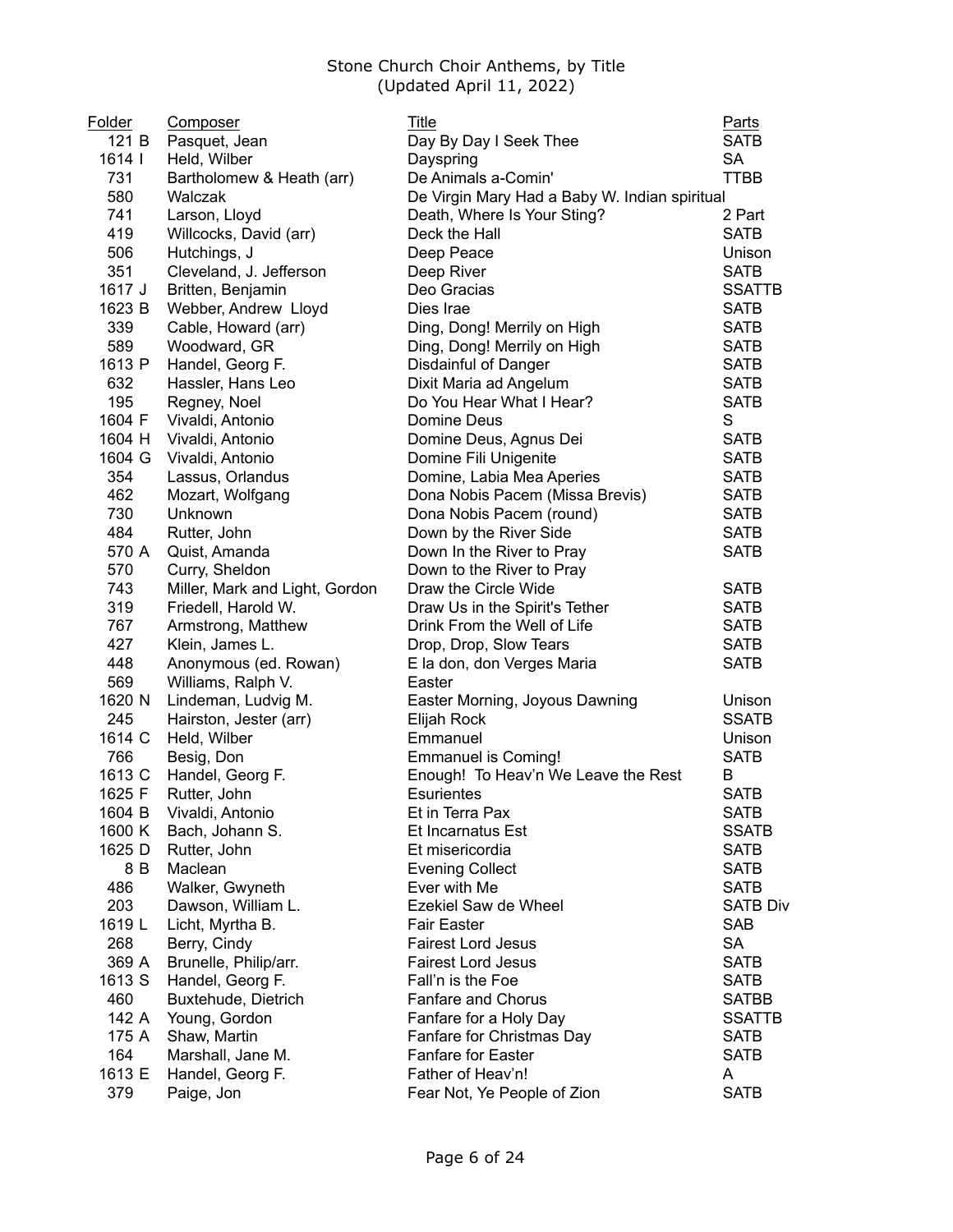| Folder | Composer                    | <b>Title</b>                            | <b>Parts</b>               |
|--------|-----------------------------|-----------------------------------------|----------------------------|
| 1625 E | Rutter, John                | Fecit potentiam                         | <b>SATB</b>                |
| 649    | Sjolund, Paul               | Festival Hymn of Thanksgiving           | <b>SATB</b>                |
| 747    | Pote, Allen                 | <b>Festive Praise</b>                   | <b>SATB</b>                |
| 473    | Jones, Isiah                | Fill My Cup                             | <b>SSAA</b>                |
| 505 A  | Petker, Alan Rob't          | Finales Fantastique, Vol 1              | <b>SATB</b>                |
| 505 B  | Petker, Alan Rob't          | Finales Fantastique, Vol 2              | <b>SATB</b>                |
| 654    | Lantz, David                | <b>Finally Home</b>                     | <b>SATB</b>                |
| 514    | Spiritual (Carter)          | Follow Me                               | Hi/Low                     |
| 1600 K | Tchaikovsky, Peter          | For Ever Worthy is Thy Lamb             | <b>SATB</b>                |
| 248 A  | Distler, Hugo               | For God So Loved the World              | <b>SAB</b>                 |
| 398    | Mendelssohn, Felix          | For He Shall Give His Angels            | <b>SSAATTBB</b>            |
| 1610 D | Mendelssohn, Felix          | For He Shalt Give His Angels            | <b>SSAATTBB</b>            |
| 1613 C | Handel, Georg F.            | For Sion Lamentation Make               | <b>SATB</b>                |
| 209 B  | Rutter, John                | For the Beauty of the Earth             | <b>SATB</b>                |
| 701    | Stepford, Philip            | For the Beauty of the Earth             | <b>SATB</b>                |
| 353    | Winter, Paul                | For the Beauty of the Earth             | <b>SSATB</b>               |
| 618    | Hayes, Mark (arr)           | For the Beauty of the Earth-concertino  | <b>SATB</b>                |
| 153 B  | Berger, Jean                | For the Lord Giveth Wisdom              | <b>SATB</b>                |
| 1603 T | Stainer, John               | For the Love of Jesus                   | <b>SATB</b>                |
| 1602 D | Handel, Georg F.            | For Unto Us a Child is Born             | <b>SATB</b>                |
| 716    | Raabe, Nancy M.             | Forgive Our Sins As We Forgive          | <b>SATB</b>                |
| 177 B  | Sheldon, Earl & Davis, Stan | Forty Days                              | <b>SSATB</b>               |
| 653    | Day, James                  | Four Communion Responses                | <b>SATB</b>                |
| 679    | Parker, Alice (arr)         | Friends, We Have Met To Worship         | <b>SATB</b>                |
| 111 A  | Young, Gordon               | From All That Dwell Below the Skies     | <b>SATB</b>                |
| 1613 H | Handel, Georg F.            | From Capharsalama on Eagle Wings I Fly  | ??                         |
| 1613 V | Handel, Georg F.            | From Mighty Kings He Took the Spoil     | S                          |
| 630    | Ward, Samuel                | From Sea to Shining Sea                 | <b>SATB</b>                |
| 1612   | Mozart, Wolfgang            | From the Depths Have I Called Unto Thee | <b>SATB</b>                |
| 572    | Mozart, Wolfgang            | From the Depths I Have Called Unto Thee |                            |
| 1613 B | Handel, Georg F.            | From the Dread Scene                    | ST                         |
| 45     | Hovhannes, Alan             | From the End of the Earth               | <b>SATB</b>                |
| 60 A   | Bainton, Edgar L.           | From: And I Saw a New Heaven            | <b>SATB</b>                |
| 675    | Morricone, Ennio            | Gabriel's Oboe                          | <b>SATB</b>                |
| 312    | Ramseth, Betty Ann          | Gather at the Gate (Procession)         | Choirs                     |
| 119 B  | Yon, Peter A.               | Gesu Bambino (The Infant Jesus)         | <b>SATB</b>                |
| 482    | Armstron, Kathy (arr)       | Ghana Alleluia                          |                            |
| 237    | Fleming, L.L. (arr)         | Give Me Jesus                           | <b>SATB</b>                |
| 619    | Lau, Robert (arr)           | Give Me Jesus                           | <b>SATB</b>                |
| 619 A  | Patterson, Mark (arr)       | Give Me Jesus                           | <b>SATB</b>                |
| 428    | Leighton, Kenneth           | Give Me the Wings of Faith              | <b>SATB</b>                |
| 700    | Berlin, Irving              | Give Me Your Tired, Your Poor           | <b>SATB</b>                |
| 404    | Bullock, Ernest             | Give Us the Wings of Faith              | <b>SATB</b>                |
| 456    | Harrison, Lou               | Gloria                                  | <b>SATB</b>                |
| 71     | Haydn, F. Josef             | Gloria                                  | <b>SATB</b>                |
| 38     | Hummel, Johann N.           | Gloria                                  | <b>SATB</b>                |
|        |                             |                                         |                            |
| 222    | Mozart, Wolfgang            | Gloria<br>Gloria                        | <b>SATB</b><br><b>SATB</b> |
| 1605 B | Mozart, Wolfgang            |                                         |                            |
| 359    | Unknown                     | Gloria                                  | Unison                     |
| 1606 G | Effinger, Cecil             | Gloria (And Suddenly There Was With)    | <b>SSAATB</b>              |
| 1626 B | Ray, Robert                 | Gloria (Glory To God In the Highest)    | <b>SATB</b>                |
| 1604 A | Vivaldi, Antonio            | Gloria in Excelsis                      | <b>SATB</b>                |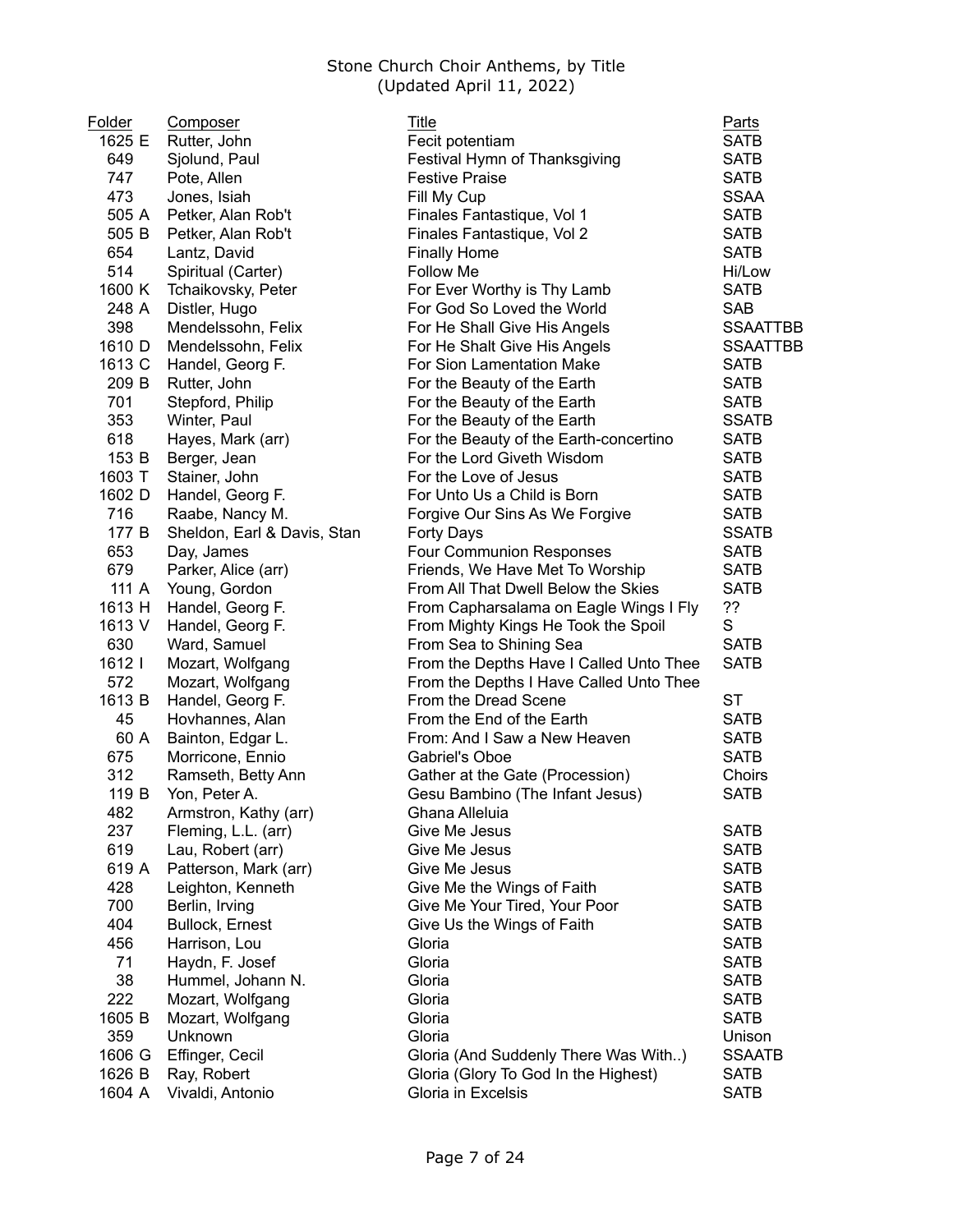| Folder       | <b>Composer</b>          | <b>Title</b>                                                      | <b>Parts</b>                   |
|--------------|--------------------------|-------------------------------------------------------------------|--------------------------------|
| 1628 G       | LaMontaine, John         | Gloria In Excelsis Deo                                            | <b>SATB</b>                    |
| 1600 Z       | Mozart, Wolfgang         | Gloria in Excelsis Deo                                            | <b>SATB</b>                    |
| 1609 C       | Pinkham, Daniel          | Gloria in Excelsis Deo (part III)                                 | <b>SSATTBB</b>                 |
| 152 B        | Palestrina, Giovanni Da  | Gloria Patri                                                      | <b>SSAATTBB</b>                |
| 1625 G       | Rutter, John             | Gloria Patri                                                      | <b>SATB</b>                    |
| 99           | Rimsky-Korsakoff         | Glory                                                             | <b>SATB</b>                    |
| 25 B         | Purcell, Henry           | Glory and Worship are Before Him                                  | <b>SATB</b>                    |
| 146 B        | Purcell, Henry           | Glory and Worship Are Before Him                                  | <b>SATB</b>                    |
| 1622 N       | Purcell, Henry           | Glory and Worship Are Before Him                                  | <b>SATB</b>                    |
| 204          | York, David S.           | Glory Be To God                                                   | <b>SATB</b>                    |
| 156 A        | Bach, Johann S.          | Glory to God                                                      | <b>SSATB</b>                   |
| 724          | Handel, Georg F.         | Glory To God                                                      | <b>SATB</b>                    |
| 1600 P       | Handel, Georg F.         | Glory To God                                                      | <b>SATB</b>                    |
| 1602 E       | Handel, Georg F.         | Glory To God                                                      | <b>SATB</b>                    |
| 125          | Nelson, Ron              | Glory to God                                                      | <b>SSATTB</b>                  |
| 1612 G       | Bach, Johann S.          | Glory To God in the Highest                                       | <b>SSATB</b>                   |
| 459          | Pergolesi, Giovanni      | Glory to God in the Highest                                       | <b>SATB</b>                    |
| 1600 A       | Pergolesi, Giovanni      | Glory to God in the Highest                                       | <b>SATB</b>                    |
| 196          | Pfautsch, Lloyd          | Go and Tell John                                                  | <b>SSATB</b>                   |
| 579          | Spiritual                | Go Down Moses                                                     |                                |
| 169 B        | Hullah, John P., Adapter | Go Not Far From Me, O God                                         | <b>SATB</b>                    |
| 1619 B       | Hullah, John P., Adapter | Go Not Far From Me, O God                                         | <b>SAB</b>                     |
| 227          | Adams, Hank              | Go Tell It On the Mountain                                        | <b>SATB</b>                    |
| 31           | Noble, T. Tertius        | Go to Dark Gethsemane                                             | <b>SATTB</b>                   |
| 47 A         | Wetzler, Robert          | Go Ye Into All The World                                          | 2 part                         |
| 1610 V       | Mendelssohn, Felix       | Go, Return Upon Thy Way                                           | <b>SSAATTBB</b>                |
| 260 A        | Davis, Walford           | God Be In My Head                                                 | <b>SATB</b>                    |
| 610          | Dixon, John S            | God Be In My Head                                                 | <b>SATB</b>                    |
| 260 B        | Rutter, John             | God Be in My Head                                                 | <b>SATB</b>                    |
| 489          | Grazioli, Giovanni       | God Be with Thee                                                  | <b>SAB</b>                     |
| 669          | Choplin, Pepper          | <b>God Breathed</b>                                               |                                |
| 606          | Menke and Schwartz       | God Help the Outcasts                                             | <b>SATB</b>                    |
| 1622 P       | Kopylow, Andre           | God is a Spirit                                                   | <b>SATB</b>                    |
| 137          | Caldwell, Mary E.        | God is in This Place                                              | <b>SAATBB</b>                  |
| 177 A        | Christiansen, Olaf (arr) | God Is My Salvation                                               | <b>SATB</b>                    |
| 28 A         | Stainer, John            | God So Loved the World                                            | <b>SATB</b>                    |
| 1603         | Stainer, John            | God So Loved the World                                            | <b>SATB</b>                    |
| 1619 K       | Stainer, John            | God So Loved the World                                            | SAB                            |
| 1622 Q       | Bach, Johann S.          | God, My King, Thy Might Confessing                                | <b>SATB</b>                    |
| 79 B         | Grieg, Edvard            | God's Son Hath Set Me Free                                        | <b>SATB</b>                    |
| 1620 D       | Neale, John N., Transl.  | Good Christian Men, Rejoice                                       | 2 part                         |
| 199          | Wood, Dale               | Good News Celebration!                                            | <b>SATB</b>                    |
| 444          | Singleton, Alvin         | Gospel                                                            | <b>SATB</b>                    |
| 42 B         | Bach, Johann S.          | Grant Me True Courage, Lord                                       | <b>SATB</b>                    |
| 1622 H       | Bach, Johann S.          | Grant Me True Courage, Lord                                       | <b>SATB</b>                    |
| 1604 D       | Vivaldi, Antonio         |                                                                   | <b>SATB</b>                    |
| 392          |                          | Gratias Agimus Tibi<br>Gratias Agimus Tibi (#7 from B Minor Mass) |                                |
|              | Bach, Johann S.          |                                                                   | <b>SSATB</b>                   |
| 221<br>704   | Haydn, F. Josef          | <b>Great and Glorious</b><br><b>Great and Wondrous</b>            | <b>SATB</b>                    |
|              | Jones, Isaiah            |                                                                   | <b>SATB</b>                    |
| 688<br>229 A | Haydn, Joseph            | Great is the Lord<br>Greater Love Hath No Man                     | <b>SATB</b><br><b>SSAATTBB</b> |
|              | Ireland, John            |                                                                   |                                |
| 783          | Carter, John             | Guide My Feet, Lord                                               | <b>SATB</b>                    |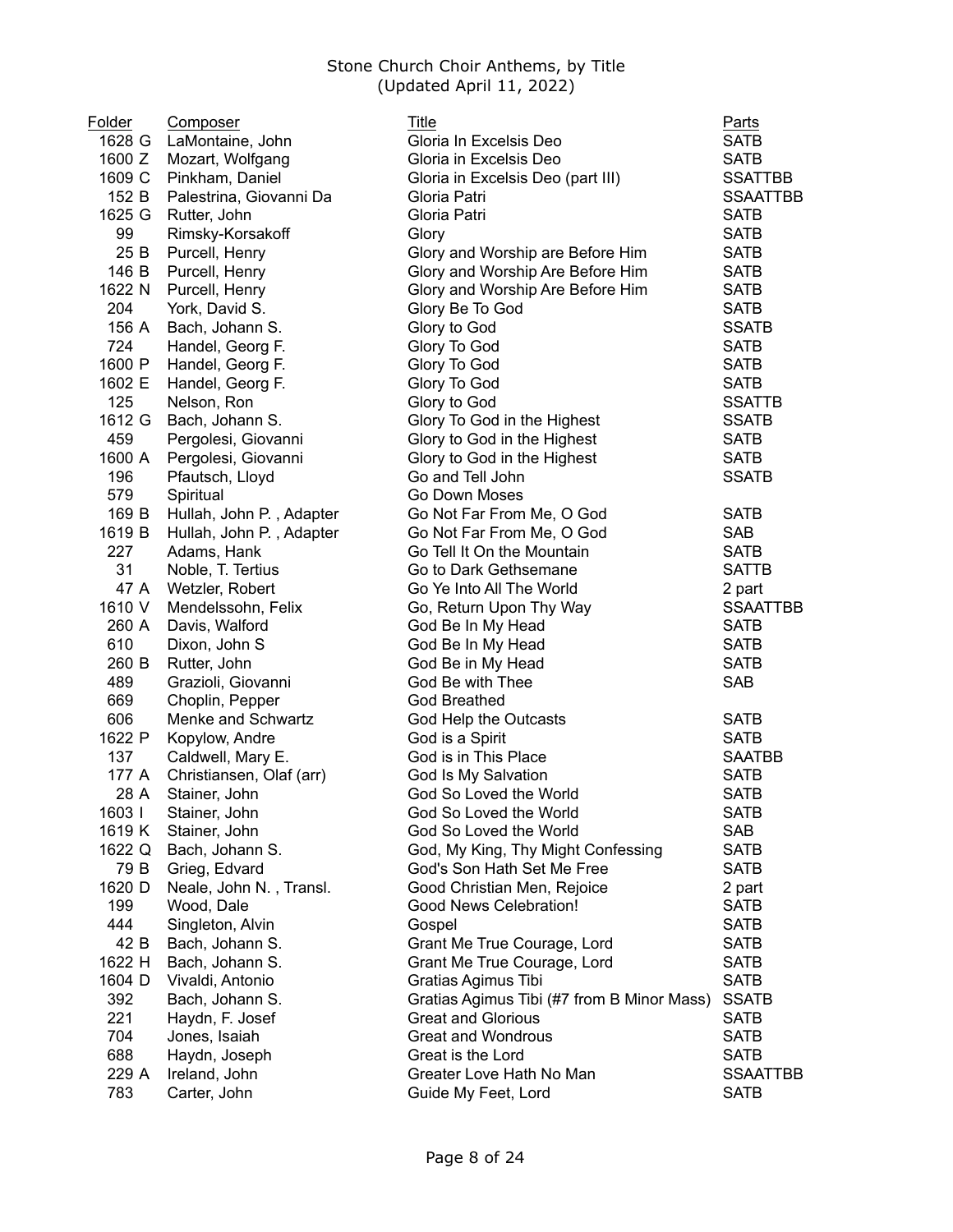| Folder | Composer                   | <b>Title</b>                                     | <b>Parts</b>    |
|--------|----------------------------|--------------------------------------------------|-----------------|
| 1606 B | Effinger, Cecil            | Hail, Highly Honored One!                        | <b>SSAATTBB</b> |
| 1622 A | Kastalsky, Alexander D.    | Hail, Holy Light!                                | <b>SSATTB</b>   |
| 1613 W | Handel, Georg F.           | Hail, Judea, Happy Land                          | <b>SATB</b>     |
| 34     | Handel, Georg F.           | Hallelujah Chorus                                | <b>SATB</b>     |
| 1600 R | Handel, Georg F.           | Hallelujah Chorus                                | <b>SATB</b>     |
| 1602 Q | Handel, Georg F.           | Hallelujah Chorus                                | <b>SATB</b>     |
| 122 D  | Beethoven, Ludwig von      | Hallelujah Chorus (Mount of Olives)              | <b>SATB</b>     |
| 1600 M | Handel, Georg F.           | Hallelujah, Amen                                 | <b>SATB</b>     |
| 1622 R | Handel, Georg F.           | Hallelujah, Amen                                 | <b>SATB</b>     |
| 661    | Nyberg, Anders             | Halleluya! We Sing Your Praises                  |                 |
| 529    | Mendelssohn, Felix         | Happy and Blest Are They                         | <b>SATB</b>     |
| 1622 F | Mendelssohn, Felix         | Happy and Blest Are They                         | <b>SATB</b>     |
| 1620 E | Fenno, Cordelia, Transl.   | Hark, Now, O Shepherds                           | 2 part          |
| 721    | Cherwein, David            | <b>Harvest Gold</b>                              | <b>SATB</b>     |
| 1613 Q | Handel, Georg F.           | Haste ye, My Brethren                            | B               |
| 10     | Marshall, Jane M.          | He Comes to Us                                   | <b>SATTB</b>    |
| 82 A   | Artman, Ruth               | He Has No Hands                                  | <b>SSAATB</b>   |
| 1612 E | Bender, Jan                | He Hath Done All Things Well                     | <b>SATB</b>     |
| 1608 D | Pergolesi, Giovanni        | He Hath Helped Israel                            | TB              |
| 1608 C | Pergolesi, Giovanni        | He Hath Put Down the Mighty                      | <b>SATB</b>     |
| 159 A  | Schultz, Donna             | He Is Born (IL EST NE le Divin Enfant)           | <b>SATB</b>     |
| 1603 F | Stainer, John              | He Made Himself of no Reputation                 | B               |
| 578    | Handel, Georg F.           | He Sent a Thick Darkness                         |                 |
| 399    | Mendelssohn, Felix         | He That Shall Endure                             | <b>SATB</b>     |
| 1610 S | Mendelssohn, Felix         | He That Shall Endure                             | <b>SATB</b>     |
| 1602 K | Handel, Georg F.           | He Trusted in God That He Would Deliver          | <b>SATB</b>     |
| 508    | Mendelssohn, Felix         | He, Watching over Israel                         | <b>SATB</b>     |
| 1600 W | Mendelssohn, Felix         | He, Watching Over Israel                         | <b>SATB</b>     |
| 1610 R | Mendelssohn, Felix         | He, Watching Over Israel                         | <b>SATB</b>     |
| 617    | Talbot, John Michael       | Healer of My Soul                                | <b>SATB</b>     |
| 525    | Mollicone, Henry           | Hear Me Redeemer                                 | <b>SATB</b>     |
| 36     | James, Will                | Hear My Prayer                                   | <b>SAATB</b>    |
| 1622 L | Arcadetl, Jacob            | Hear My Prayer, O God                            | <b>SATB</b>     |
| 1610 H | Mendelssohn, Felix         | Hear Our Cry, O Baal!                            | <b>SATB</b>     |
| 1613 R | Handel, Georg F.           | Hear us, O Lord                                  | <b>SATB</b>     |
| 1601 C | Nelson, Ron                | Hear, O People                                   | SA or TB        |
| 1620 P | <b>Plymouth Collection</b> | Heavenly Father, Send Thy Blessing               | Unison          |
| 371 A  | Wilhousky, Peter J.        | <b>Heavenly Light</b>                            | <b>SATB</b>     |
| 437    | Mendelssohn, Felix         | Heilig, Heilig, Heilig (Holy, Holy, Holy)        | <b>SSAATTBB</b> |
| 332    | Wolff, S. Drummond         | Help Us to Help Each Other                       | <b>SATB</b>     |
| 1610 A | Mendelssohn, Felix         | Help, Lord!                                      | <b>SATB</b>     |
| 1611 F | Brahms, Johannes           | Here on Earth (Part VI)                          | <b>SATB</b>     |
| 367 A  | Unknown                    | Here, O Our Lord, We See You Face to Face Unison |                 |
| 1622 C | Farrant, Richard           | Hide Not Thou Thy Face From Us                   | <b>SATB</b>     |
| 683    | Gabriel, Charles H.        | His Eye is on the Sparrow                        | <b>SATB</b>     |
| 109 B  | Elkins, Charles (arr)      | His Voice As the Sound of the Dulcimer Swee SATB |                 |
| 1602 F | Handel, Georg F.           | His Yoke is Easy & His Burthen Light             | <b>SATB</b>     |
| 217    | Willan, Healey (arr)       | Hodie, Christus Natus Est                        | <b>SSAATB</b>   |
| 523    | Bowles, Adkins             | Holy Wind of God                                 | <b>SATB</b>     |
| 1600 Q | Handel, Georg F.           | Holy Art Thou                                    | <b>SATB</b>     |
| 93 B   |                            | <b>Holy God</b>                                  | <b>SATB</b>     |
|        | Page, Paul F.              |                                                  |                 |
| 1610 U | Mendelssohn, Felix         | Holy is God the Lord                             | <b>SATB</b>     |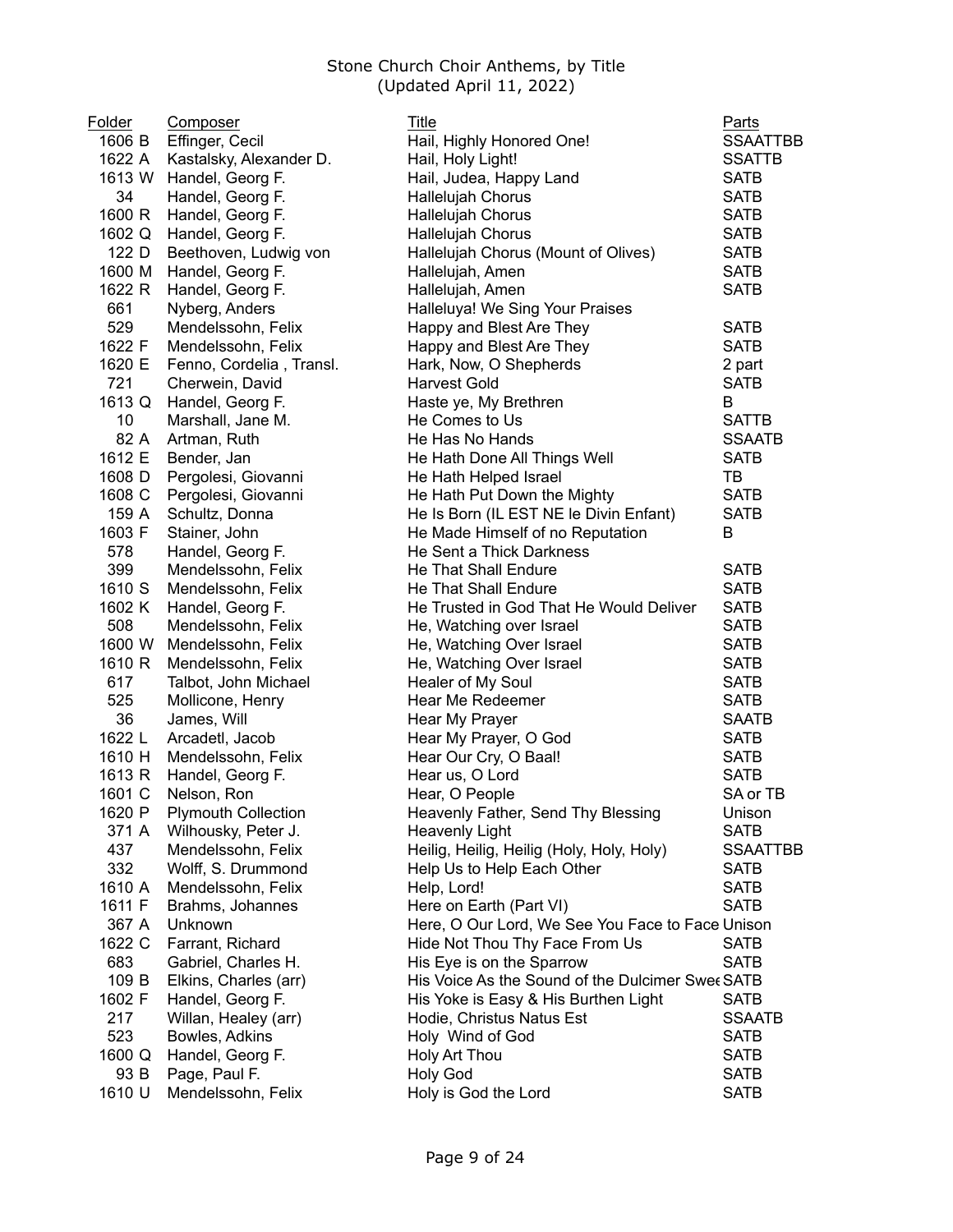| Folder | Composer                          | <b>Title</b>                             | <b>Parts</b>    |
|--------|-----------------------------------|------------------------------------------|-----------------|
| 625    | Raney, Joel (arr)                 | Holy, Holy, Holy                         | <b>SATB</b>     |
| 626    | Lau, Robert (arr)                 | Holy, Holy, Holy - concertato on         | <b>SATB</b>     |
| 1600 H | Gounod, Charles                   | Holy, Holy, Holy (Sanctus)               | <b>SATTB</b>    |
| 267    | Keen and Althouse                 | <b>Homeward Bound</b>                    | <b>SATB</b>     |
| 638    | Caldwell and Ivory                | <b>Hope For Resolution</b>               | SATB, Children  |
| 205    | Gregor, Christian                 | Hosanna                                  | <b>SA</b>       |
| 634    | Mollicone, Henry                  | Hosanna                                  | <b>SATB</b>     |
| 1620 A | Pooler, Marie                     | Hosanna                                  | 2 part          |
| 1623 G | Webber, Andrew Lloyd              | Hosanna                                  | <b>SSAATTBB</b> |
| 691    | Webber, Andrew Lloyd              | Hosanna                                  | <b>SATB</b>     |
| 389    | Pierce, Brent                     | Hosanna (from "Jazz Fragments")          | <b>SAATTB</b>   |
| 358    | Leech, Bryan Jeffery              | Hosanna (Processional)                   | <b>SATB</b>     |
| 450    | Victoria, Tomas Luis de           | Hosanna filio David                      | <b>SATB</b>     |
| 1620 C | Pooler, Marie                     | Hosanna Now Through Advent               | 2 part          |
| 1612 J | Luis de Victoria, Tomas           | Hosanna to the Son of David              | <b>SATB</b>     |
| 434    | Ossewaarde, J.H.                  | Hosanna To The Son of David              | <b>SATB</b>     |
| 219    | Lvovsky, G.V.                     | Hospodi Pomilui                          | <b>SATB</b>     |
| 1622 D | Handel, Georg F.                  | How Beautiful Are the Feet of Him        | <b>SATB</b>     |
| 612    | Richter, E. F.                    | How Beautiful on the Mountains           | <b>SATB</b>     |
| 774    | Berger, Jean                      | How Beautiful Upon the Mountains         | <b>SATB</b>     |
| 1619 F | Harker, Flaxington                | How Beautiful Upon the Mountains         | <b>SAB</b>      |
| 357    | Tchaikovsky, Peter                | How Blest Are They                       | <b>SSAATTBB</b> |
| 1600L  | Tchaikovsky, Peter                | How Blest Are They                       | <b>SSAATTBB</b> |
| 1622 G | Tchaikovsky, Peter                | How Blest Are They                       | <b>SSAATTBB</b> |
| 494 B  | Llowry                            | How Can I Keep from Singing              | <b>SAB</b>      |
| 174 C  | Walker, Gwyneth (arr)             | How Can I Keep from Singing              | <b>SATB</b>     |
| 764    | Lowry, Robert & Lightfoot, Mary   | How Can I Keep From Singing?             | <b>SATB</b>     |
| 746    | Schwoebel, David                  | How Can I Keep From Singing?             | <b>SATB</b>     |
| 92 A   | Butler, Eugene                    | How Excellent Is Thy Name                | <b>SSATB</b>    |
| 120 B  | Lovelace, Austin C.               | How Long Wilt Thou Forget Me?            | <b>SATB</b>     |
| 745    | Choplin, Pepper                   | How Long?                                | <b>SATB</b>     |
| 1600 X | Mendelssohn, Felix                | How Lovely Are the Messengers            | <b>SATB</b>     |
| 1622   | Mendelssohn, Felix                | How Lovely Are the Messengers            | <b>SATB</b>     |
| 334    | Mendelssohn, Felix                | How Lovely Are the Messengers (No. 36)   | <b>SATB</b>     |
| 41     | Brahms, Johannes                  | How Lovely is Thy Dwelling Place         | <b>SATB</b>     |
| 1600   | Brahms, Johannes                  | How Lovely is Thy Dwelling Place         | SAB             |
|        | 1611 D Brahms, Johannes           | How Lovely is Thy Dwelling Place (Pt IV) | <b>SATB</b>     |
| 522    | Bach, Johann S.                   | How Shall I Fitly Meet Thee              | <b>SATB</b>     |
| 59 A   | Parker, Alice (arr) & R. Shaw     | How Unto Bethlehem                       | <b>SATTBB</b>   |
| 1613 Y | Handel, Georg F.                  | How Vain is Man                          | T               |
| 110 B  | Sleeth, Natalie                   | How Will They Know?                      | <b>SATB</b>     |
| 356    | Wills, Lois Bailey                | Hymn for Mankind                         | <b>SATB</b>     |
| 687    | Mendelssohn, Felix                | Hymn of Praise, final Chorus             | <b>SATB</b>     |
| 90 B   | Stainer, John                     | I Am Alpha and Omega                     | <b>SATB</b>     |
| 410    | Dressler, Gallus, M. Bighley, ed. | I Am the Resurrection                    | <b>SATB</b>     |
| 42 A   | Pfautsch, Lloyd                   | I Ascend to My Father                    | <b>SATB</b>     |
| 738    | Brunner, David L.                 | I Dream a World                          | <b>SATB</b>     |
| 733    | Szymko, Joan                      | I Dream a World                          | <b>SATB</b>     |
| 739    | Thomas, Andre J.                  | I Dream a World                          | <b>SATB</b>     |
| 1613 G | Handel, Georg F.                  | I Feel the Diety Within                  | B               |
| 117 A  | Pasquet, Jean                     | I Give Thanks unto Thee, O Lord          | <b>SATB</b>     |
| 1627 A | Vaughn Williams, Ralph            | I Got Me Flowers                         | <b>SATB</b>     |
|        |                                   |                                          |                 |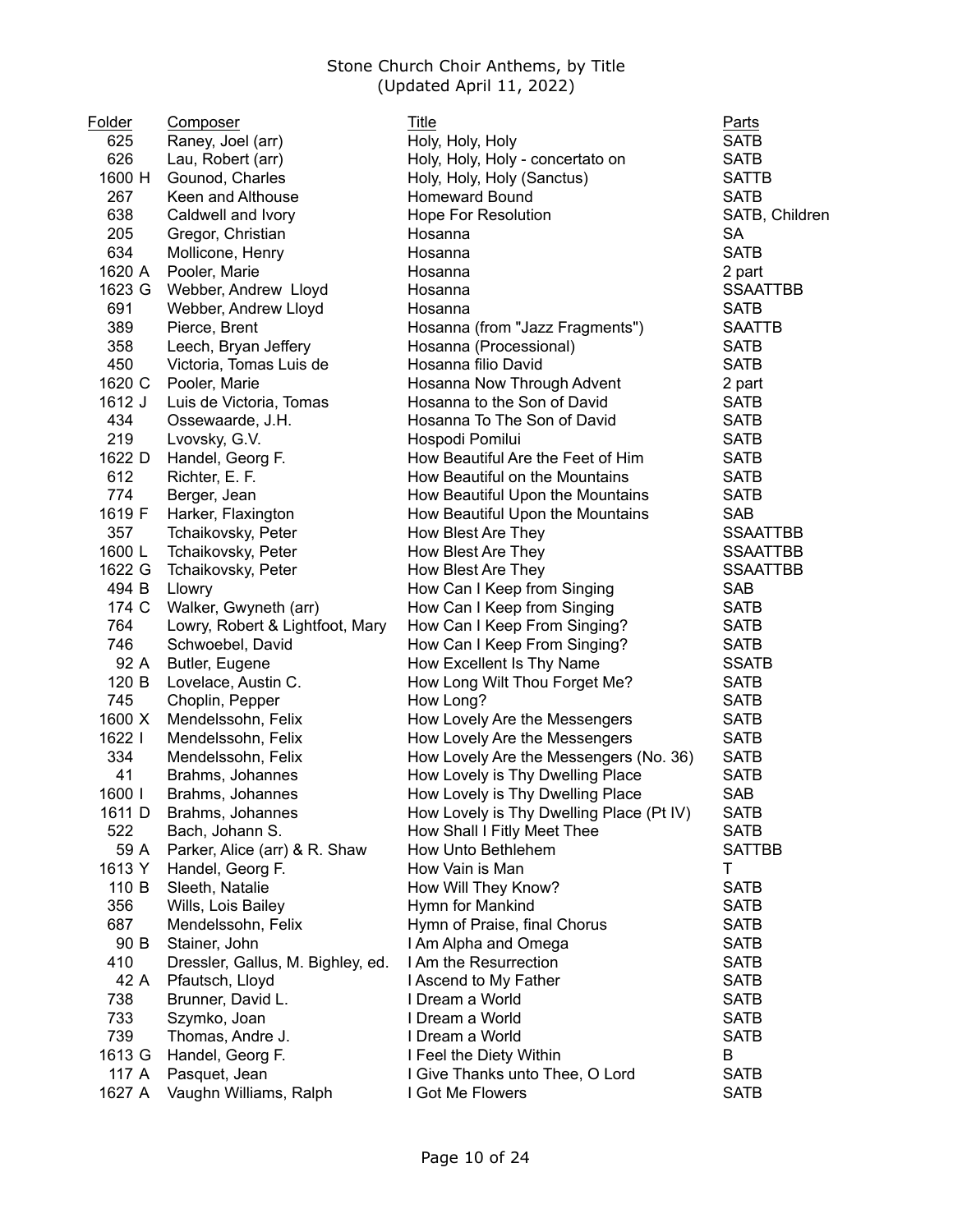| Folder | <b>Composer</b>                  | Title                                    | <b>Parts</b>        |
|--------|----------------------------------|------------------------------------------|---------------------|
| 775    | Courtney, Craig                  | I Have Felt the Hand of God              | <b>SATB</b>         |
| 44 B   | Byrd, William                    | I Have Longed for Thy Saving Health      | <b>SATB</b>         |
| 558    | Choplin                          | I Hear the Prophet Callin'               | <b>SATB</b>         |
| 658    | Harmon, Neil                     | I Heard the Bells On Christmas Day       | <b>SATB</b>         |
| 727    | Bruce, Mark                      | I It Am                                  | <b>SATB</b>         |
| 1619 H | Lipscomb, Helen                  | I Sing the Mighty Power of God           | <b>SAB</b>          |
| 192    | Pfautsch, Lloyd                  | I thank You God                          | <b>SATB</b>         |
| 517    | Mendelssohn, Felix               | I Waited for the Lord                    | <b>SS/SATB</b>      |
| 1619 E | O'Hara, Geoffrey                 | I Walked Today Where Jesus Walked        | <b>SAB</b>          |
| 439    | Cram, James (arr)                | I Want Jesus To Walk With Me             | <b>SATB</b>         |
| 481    | Parker, Alice (arr)              | I Want Jesus To Walk With Me             | <b>SATB</b>         |
| 361    | Parry, C. Hubert                 | I Was Glad When They Said Unto Me        | <b>SSAATTBB</b>     |
| 139    | Englert, Eugene                  | I Will Give Thanks to the Lord           | <b>SATB</b>         |
| 438    | Steere, William C.               | I Will Lift Up Mine Eyes                 | <b>SATTBBB</b>      |
| 1601 A | Nelson, Ron                      | I Will Not Leave You Comfortless         | Unison              |
| 170 A  | Titcomb, Everett                 | I Will Not Leave You Comfortless         | <b>SATB</b>         |
| 75 B   | Nystedt, Knut                    | I Will Praise Thee, O Lord               | <b>SSATB</b>        |
| 91 B   | Rutter, John                     | I Will Worship the Lord                  | <b>SATB</b>         |
| 503    | Rutter, John                     | I Will Worship the Lord                  | <b>SATB</b>         |
| 52 A   | Niles, John Jacob (arr)          | I Wonder as I Wander                     | <b>SATB</b>         |
| 80 B   | Avery, Rich / Donald Marsh       | I Wonder Why?                            | <b>SATB</b>         |
| 793    | Kirchner, Shawn                  | I'll Be On My Way                        | SATB, Baritone Solo |
| 95 B   | Wagner, Douglas E.               | If God Be For Us                         | <b>SATB</b>         |
| 44 A   | Neumark, Georg                   | If Thou But Suffer God to Guide Thee     | <b>SSAATBB</b>      |
| 1600 F | Neumark, Georg                   | If Thou But Suffer God to Guide Thee     | <b>SATB</b>         |
| 266    | Tallis, Thomas                   | If Ye Love Me, Keep My Commandmnts       | <b>SATB</b>         |
| 480    | Cherwien, David                  | If You but Trust in God to Guide You     | <b>SATB</b>         |
| 637    | Lennon, John                     | Imagine                                  |                     |
| 46 A   | Thiman, Eric H.                  | Immortal, Invisible, God Only Wise       | <b>SATB</b>         |
| 1600 G | Bach, Johann S.                  | In Deepest Grief                         | <b>SSAATTBB</b>     |
| 595 A  | Buxtehude, Dietrich              | In Dulci Jubilo (Now Let Us All Rejoice) | <b>SAB</b>          |
| 1600 N | Pearsall, R.L.                   | In Dulci Jubilo (Now Let Us All Rejoice) | <b>SATB</b>         |
| 1617 H | Britten, Benjamin                | in Freezing Winter Night                 | <b>SATB</b>         |
| 315    | Vivaldi, Antonio                 | In Memoria Aeterna                       | <b>SATB</b>         |
| 1615 G | Faure, Gabriel                   | In Paradisum                             | <b>SATTBB</b>       |
| 170 B  | Fetler, David                    | In Peace and Joy I Now Depart            | <b>SSAATTB</b>      |
| 201    | Red, Buryl                       | In Remembrance                           | SATB                |
| 681    | Hairston, Jester                 | In That Great Gettin' Up Morning         | <b>SATB</b>         |
| 722    | Holst, Gustav                    | In the Bleak Midwinter                   | <b>SATB</b>         |
| 792    | Holst, Gustav and Betinis, Abbie | In the Bleak Midwinter                   | <b>SATB</b>         |
| 788    | Martin, Gilbert M.               | In the Bleak Midwinter                   | <b>SATB</b>         |
| 122 C  | Haydn, F. Josef                  | In Thee, O Lord                          | <b>SATB</b>         |
| 527    | Handel, Georg F.                 | In Thee, O Lord, Have I Trusted          | <b>SATB</b>         |
| 1622 D | Handel, Georg F.                 | In Thee, O Lord, Have I Trusted          | <b>SATB</b>         |
| 316    | Harris, Ron & Carol              | In This Very Room                        | <b>SATB</b>         |
| 1606 C | Effinger, Cecil                  | In Those Days There Came A Decree        | S or A              |
| 1623 E | Webber, Andrew Lloyd             | Ingemisco - Lacrimosa                    | <b>SSAATTBB</b>     |
| 1606   | Effinger, Cecil                  | Interlude (But Mary Kept All These       | <b>SATB</b>         |
| 1614 J | Held, Wilber                     | Into the Darkness of our Warring World   | <b>SATB</b>         |
| 1614 A | Held, Wilber                     | Introduction                             | Unison              |
| 1615 A | Faure, Gabriel                   | Introit and Kyrie                        | <b>SATTBB</b>       |
| 665    | Larson, Lloyd                    | Introit on Easter Hymn                   |                     |
|        |                                  |                                          |                     |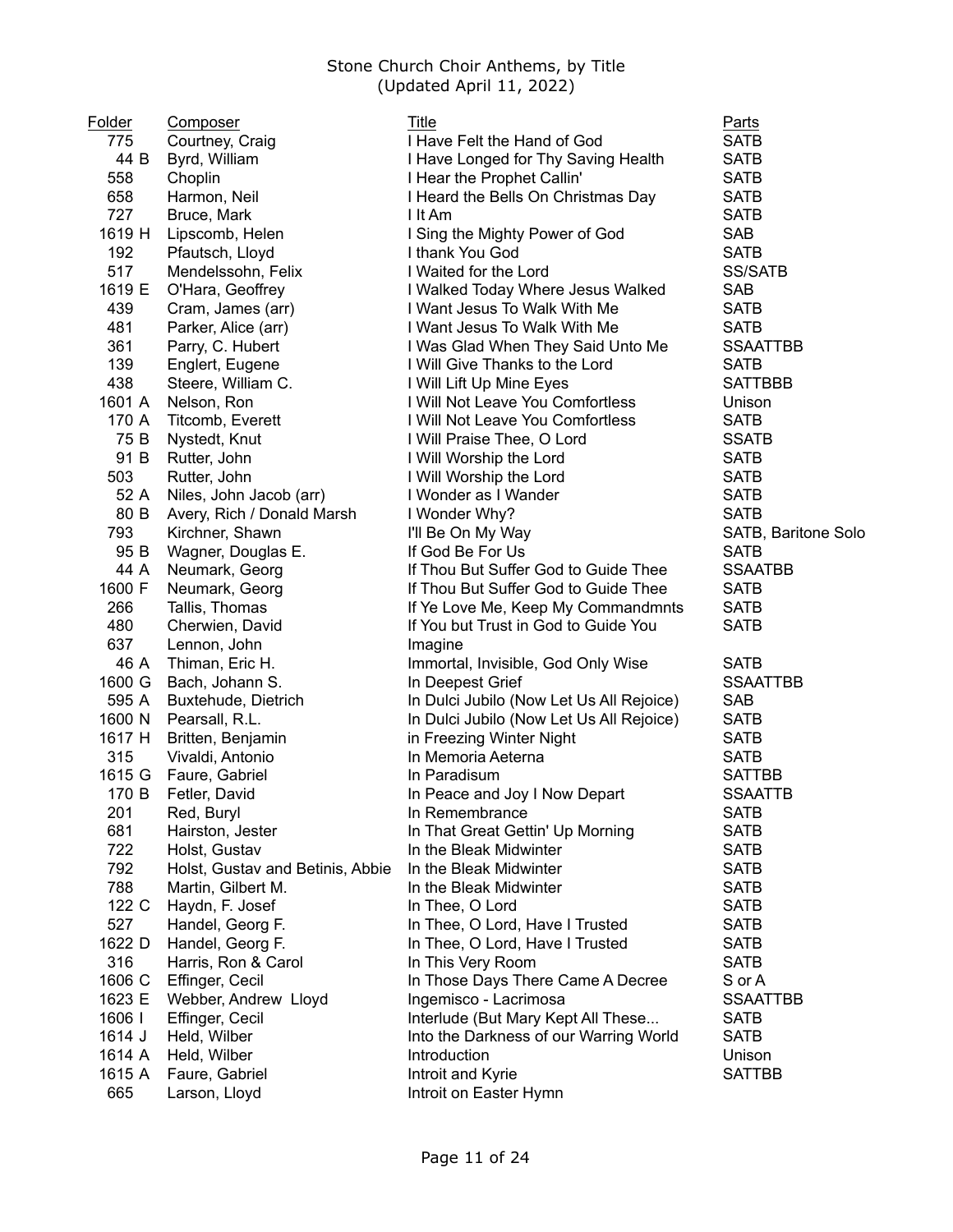| Folder | <b>Composer</b>               | Title                                    | Parts           |
|--------|-------------------------------|------------------------------------------|-----------------|
| 2      | Unknown                       | Introits for dates 4-10 to 5-29          | <b>SATB</b>     |
| 1603 Q | Stainer, John                 | Is It Nothing to You                     | Β               |
| 501    | Kosche, Kenneth               | It Is a Good Thing                       | <b>SATB</b>     |
| 214    | Mechem, Kirke                 | It is Good to Give Thanks                | Unison          |
| 187    | Courtney, Craig               | It Is Well With My Soul                  | <b>SATB</b>     |
| 660    | Shaw, Kirby                   | Jamaica Noel                             |                 |
| 191    | Sleeth, Natalie               | Jazz Gloria                              | <b>SATB</b>     |
| 1619 J | Parker, Henry                 | Jerusalem                                | <b>SAB</b>      |
| 518    | Parry, C. Hubert              | Jerusalem                                | 2 parts         |
| 341    | Faulkner, Quentin (arr)       | Jesu, Dulcis Memoria                     | <b>SATB</b>     |
| 412    | Giles, Randall (arr)          | Jesu, Dulcis Memoria                     | <b>SATB</b>     |
| 53 A   | Bach, Johann S.               | Jesu, Joy of Man's Desiring              | <b>SATB</b>     |
| 1600   | Bach, Johann S.               | Jesu, Joy of Man's Desiring              | <b>SATB</b>     |
| 1600 H | Cruger, Johann                | Jesu, Priceless Treasure                 | <b>SATB</b>     |
| 1600 M | Mozart, Wolfgang              | Jesu, Word of God Incarnate (Ave Vertxn) | <b>SATB</b>     |
| 602    | Lloyd Weber, Andrew           | Jesus Christ Superstar                   | <b>SATB</b>     |
| 355    | Staley, F. Broadus            | Jesus Christ Triumphant                  | <b>SATB</b>     |
| 702    | Wagner, Douglas               | Jesus Christ, The Apple Tree             | <b>SATB</b>     |
| 118 A  | Bach, Johann S.               | Jesus is My Joy, My All                  | <b>SATB</b>     |
| 109 A  | Vulpius, Melchior             | Jesus Said to the Blind Man              | <b>SATB</b>     |
| 1603 K | Stainer, John                 | Jesus Said: "Father, Forgive Them"       | SAT - TB?       |
| 384    | Anonymous                     | Jesus Walked the Road to Calvary         | <b>SATB</b>     |
| 360    | Caracciolo, Stephen           | Jesus, I Adore Thee                      | <b>SATB</b>     |
| 121 A  | Bement, Gwynn, JJ Niles (arr) | Jesus, Jesus, Rest Your Head             | <b>SSA</b>      |
| 19     | Butler, Eugene                | Jesus, Joy of Every Soul                 | <b>SATB</b>     |
| 627    | Harris, Ed                    | Jesus, Keep Me Near the Cross            | <b>SATB</b>     |
| 53 B   | James, Will                   |                                          | <b>SSAATTBB</b> |
| 64     |                               | Jesus, Our Lord, We Adore Thee           | <b>SATB</b>     |
| 340    | Handel, Georg F.              | Jesus, Sun of Life, My Splendor          |                 |
| 1612 H | Victoria, Tomas Luis de       | Jesus, the Very Thought Is Sweet         | <b>SATB</b>     |
|        | Bodenschatz, Erhard           | Joseph, Dearest Joseph Mine              | <b>SATB</b>     |
| 413    | Sleeth, Natalie               | Joy in the Morning                       | <b>SATB</b>     |
| 519    | Scott, K. Lee                 | Joy to the Heart                         | <b>SATB</b>     |
| 780    | Parker, Alice                 | Joy to the World                         | <b>SATB</b>     |
| 207 B  | Britten, Benjamin             | Jubilate Deo                             | <b>SATB</b>     |
| 436    | Lasso, Orlando                | Jubilate Deo                             | <b>SATB</b>     |
| 554    | Wood                          | Jubilate Deo                             | <b>SATB</b>     |
| 538    | Curtright, Carolee            | Jubilate!                                | SSA             |
| 656    | Luboff, Norman (arr)          | Just a Closer Walk With Thee             | <b>SATB</b>     |
| 756    | Rose, Charles (arr.)          | Just a Closer Walk With Thee             | $(2$ part)      |
| 502    | Dilworth, Rollo               | Keep on Travelin' Soldier                | <b>SATB</b>     |
| 542    | Thomas, Andre (arr)           | Keep Your Lamps                          | <b>SATB</b>     |
| 1614 K | Held, Wilber                  | Key of David                             | Unison          |
| 102 B  | Thiman, Eric H.               | King of Glory, King of Peace             | <b>SATB</b>     |
| 407    | Amerman, Warren (arr)         | Kum-Ba-Yah                               | <b>SATB</b>     |
| 1605 A | Mozart, Wolfgang              | Kyrie                                    | <b>SATB</b>     |
| 1626 A | Ray, Robert                   | Kyrie (Lord Have Mercy)                  | <b>SATB</b>     |
| 234    | Byrd, William                 | Kyrie Eleison                            | <b>SATB</b>     |
| 207 A  | Luis de Victoria, Tomas       | Kyrie Eleison                            | <b>SATB</b>     |
| 717    | Becker, John W.               | Kyrie In Procession                      | <b>SATB</b>     |
| 516    | Mozart, Wolfgang              | Lacrymosa                                | <b>TTBB</b>     |
| 120 A  | Washburn, John                | Lamb of God                              | <b>SATB</b>     |
| 1600 C | Bizet, Georges                | Lamb of God (Agnus Dei)                  | <b>SATB</b>     |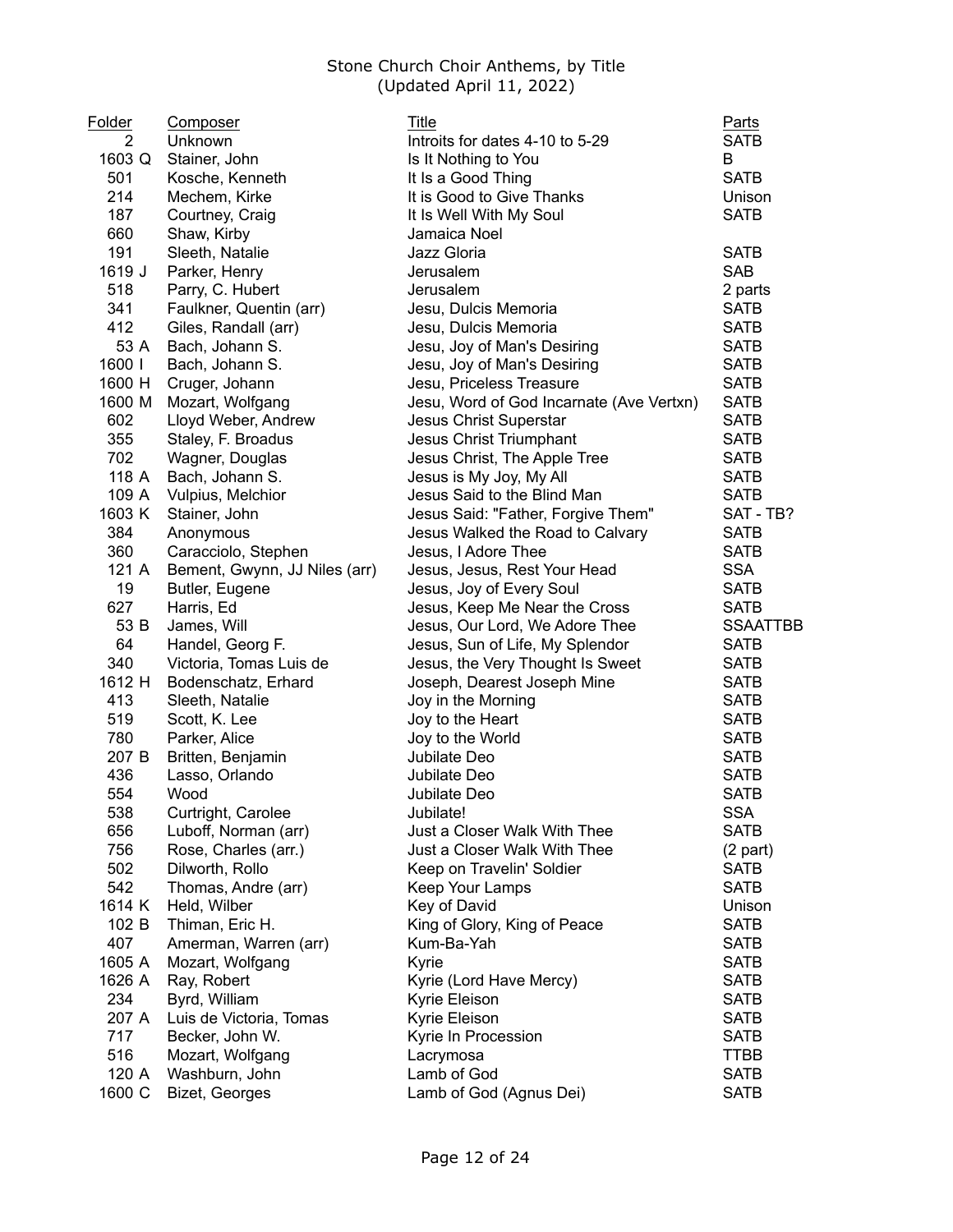| Folder | Composer                     | Title                                     | <b>Parts</b>    |
|--------|------------------------------|-------------------------------------------|-----------------|
| 750    | Faure, Gabriel (arr. Petker) | Lamb of God, What Wondrous Love           | <b>SATB</b>     |
| 1604 C | Vivaldi, Antonio             | Laudamus Te                               | SS              |
| 55 B   | Mueller, Carl F.             | Laudamus Te (We Praise Thee)              | <b>SATB</b>     |
| 1619 G | Mueller, Carl F.             | Laudamus Te (We Praise Thee)              | <b>SSAB</b>     |
| 445    | Mozart, Wolfgang             | Laudate Dominum                           | <b>SATB</b>     |
| 88 A   | Haydn, Michael               | Lauft, irh Hirten, allzugleich            | <b>SATB</b>     |
| 613    | Choplin, Pepper              | Lay Up Your Treasures in Heaven           | <b>SATB</b>     |
| 528    | Wesley, Samuel S.            | Lead Me, Lord, in Thy Righteousness       | <b>SATB</b>     |
| 1622   | Wesley, Samuel S.            | Lead Me, Lord, in Thy Righteousness       | <b>SATB</b>     |
| 1613 K | Handel, Georg F.             | Lead On, Lead On!                         | <b>SATB</b>     |
| 73     | Mueller, Carl F.             | Lead On, O King Eternal                   | <b>SSAATTBB</b> |
| 1      | Unknown                      | Lenten Introits                           | <b>SATB</b>     |
| 324    | Bairstow, Edward C.          | Let All Mortal Flesh Keep Silence         | <b>SATB</b>     |
| 241    | Picardy                      | Let All Mortal Flesh Keep Silence         | <b>SATB</b>     |
| 1602 M | Handel, Georg F.             | Let All the Angels of God Worship Him     | <b>SATB</b>     |
| 104 A  | Leisring, Volckmar           | Let All the Nations Praise the Lord       | <b>SSAATTBB</b> |
| 193    | Mathias, William             | Let All the People Praise Thee, O God     | <b>SSAATTBB</b> |
| 433    | Herbert, George/Baker, Robt. | Let All The World                         | <b>SATB</b>     |
| 709    | Vaughn Williams, Ralph       | Let All the World in Every Corner Sing    | <b>SATB</b>     |
| 56 A   | Davis, Katherine (arr)       | Let All Things Now Living                 | <b>SSATB</b>    |
| 57 B   | Black, Charles (arr)         | Let Carols Ring                           | <b>SSATTBB</b>  |
| 330    | Handel, Georg F.             | Let Justice Reign                         | <b>SATB</b>     |
| 154    | Prentice, Fred (arr)         | Let Love Be Genuine                       | <b>SSAATBB</b>  |
| 250    | Handel, Georg F.             | Let My Heart and Soul Praise the Lord     | Unison          |
| 1622 B | Purcell, Henry               | Let My Prayer Come Up Into Thy Presence   | <b>SSATB</b>    |
| 54     | Brahms, Johannes             | Let Nothing Ever Grieve Thee              | <b>SATB</b>     |
| 441    | Tschesnokoff, P.             | Let The Holy Spirit                       | <b>SATB</b>     |
| 476    | Handel, Georg F.             | Let their Celestial Concerts All Unite    | <b>SATB</b>     |
| 577    | Liebergen Patrick            | Let There Be Peace (Israeli Folk Song)    |                 |
| 496    | Miller & Jackson             | Let There Be Peace on Earth               | <b>SAB</b>      |
| 1601 B | Nelson, Ron                  | Let Thy Work Appear                       | Unison          |
| 14 C   | Helgen, John                 | Let Us Break Bread Together               | <b>SATB</b>     |
| 14 B   | Marshall, Jane M.            | Let Us Break Bread Together               | <b>SATB</b>     |
| 611    | Terri, Sally                 | Let Us Break Bread Together               | <b>SATB</b>     |
| 1602 P | Handel, Georg F.             | Let Us Break Their Bonds Asunder          | <b>SATB</b>     |
| 402    | Ellingboe, Bradley (arr)     | Let Us Talents & Tongues Employ           | <b>SATB</b>     |
| 1615 F | Faure, Gabriel               | Libera Me                                 | <b>SATTBB</b>   |
| 1623 J | Webber, Andrew Lloyd         | Libera Me                                 | <b>SSAATTBB</b> |
| 154 B  | Wilson, Todd, Arr            | Lift High the Cross                       | <b>SATB</b>     |
| 779    | Mendelssohn, Felix           | Lift Thine Eyes                           | <b>SSA</b>      |
| 1610 Q | Mendelssohn, Felix           | <b>Lift Thine Eyes</b>                    | <b>SSA</b>      |
| 1602L  | Handel, Georg F.             | Lift Up Your Heads, O Ye Gates            | <b>SSATB</b>    |
| 362    | Mathias, William             | Lift Up Your Heads, O Ye Gates            | <b>SAATB</b>    |
| 676    | Parton, Dolly                | Light of a Clear Blue Morning             |                 |
| 1622 J | Palestrina, Giovanni Da      | Like as the Hart Desireth the Water       | <b>SATB</b>     |
| 329    | Howells, Herbert             | Like as the Hart Desireth the Waterbrooks | <b>SATB</b>     |
| 440    | Dett, Nathaniel R.           |                                           | <b>SATB</b>     |
| 253    |                              | Listen To The Lambs                       |                 |
| 1603 J | McGlohon, Loonis             | Listen With Your Eyes                     | <b>SATB</b>     |
|        | Stainer, John                | Litany of the Passion                     | <b>SATB</b>     |
| 548    | Bartholomew                  | Little Innocent Lamb                      | <b>SATB</b>     |
| 58 B   | Bortniansky, Dimitri         | Lo, A Voice to Heaven Sounding            | <b>SSATB</b>    |
| 1622 T | Bortniansky, Dimitri         | Lo, A Voice to Heaven Sounding            | <b>SSATB</b>    |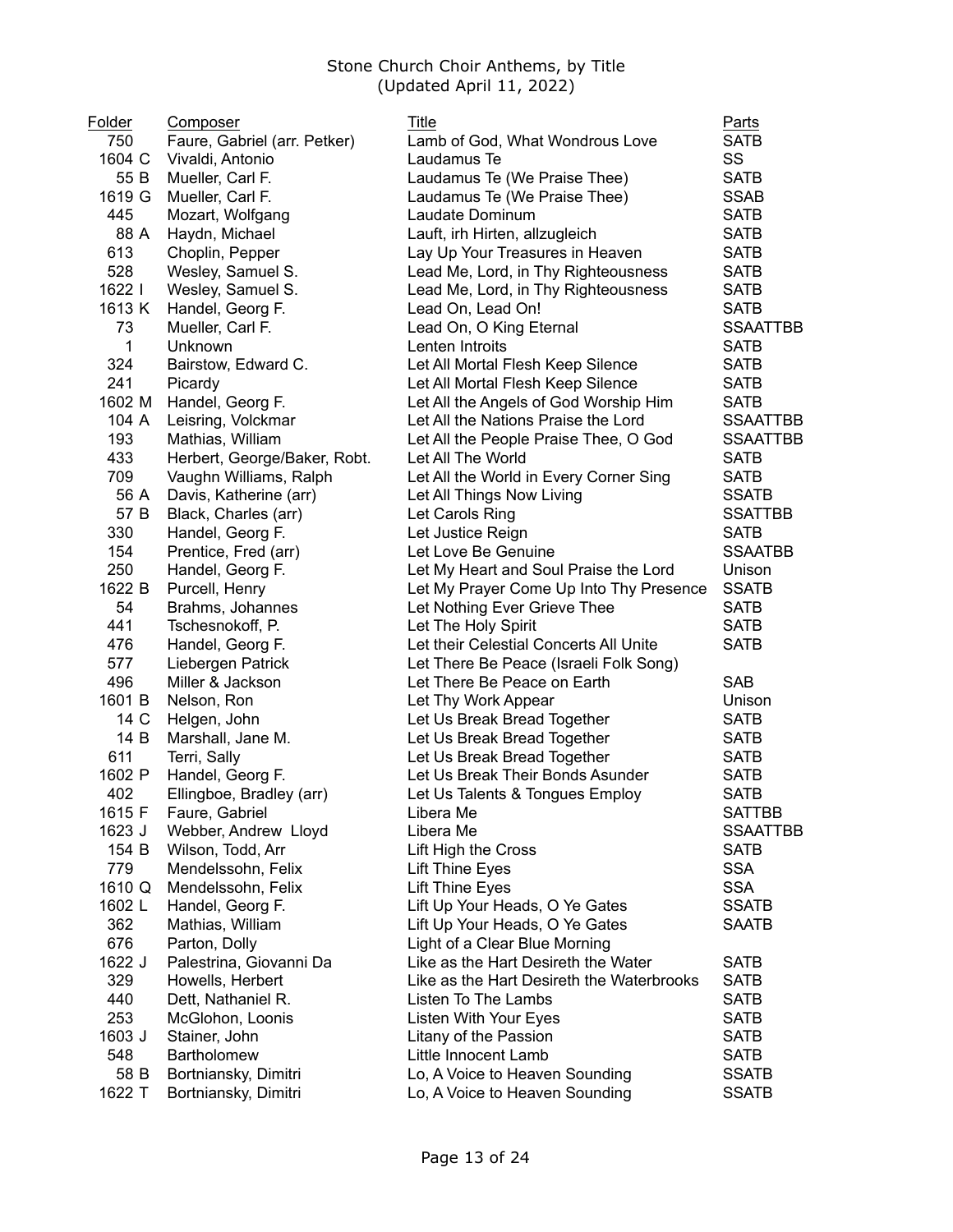| <u>Folder</u> | Composer                         | Title                                    | <b>Parts</b>    |
|---------------|----------------------------------|------------------------------------------|-----------------|
| 631           | Praetorius, Michael              | Lo, How a Rose E'er Blooming             | <b>SATB</b>     |
| 57 A          | Praetorius, Michael              | Lo, How a Rose E'er Blooming             | <b>SATB</b>     |
| 261           | Rowan, Miriam                    | Lo, I Am With You                        | <b>SATB</b>     |
| 530           | Haydn, F. Josef                  | Lo, My Shepherd Is Divine                | <b>SATB</b>     |
| 220           | Bruckner, Anton                  | Locus Iste A Deo Factus Est              | <b>SATB</b>     |
| 1628 E        | LaMontaine, John                 | Look Upon a Little Child                 | <b>SATB</b>     |
| 724 A         | Althouse, Jay                    | Look-A That Star                         | <b>SATB</b>     |
| 1620 Q        | Fritsch, Ahasureus               | Lord God, We Worship Thee                | 2 part          |
| 18 A          | Case, James                      | Lord Jesus Christ, Be Present Now        | <b>SATB</b>     |
| 1614 B        | Held, Wilber                     | Lord of Might                            | <b>SATB</b>     |
| 1614 E        | Held, Wilber                     | Lord of Might                            | TB              |
| 585           | Wagner                           | Lord You Have Searched Me                |                 |
| 714           | Scott, K. Lee                    | Lord, Be Thy Word My Rule                | <b>SATB</b>     |
| 1610 B        | Mendelssohn, Felix               | Lord, Bow Thine Ear                      | <b>SATB</b>     |
| 1622 E        | Farrant, Richard                 | Lord, For Thy Tender Mercies' Sake       | <b>SATB</b>     |
| 749           | Mendelssohn, Felix               | Lord, In Thy Mercy (Verlich uns Friedn)  | <b>SATB</b>     |
| 218           | Rowan, Miriam                    | Lord, Let Us Now Depart In Peace         | <b>SATB</b>     |
| 111 B         | Wetzler, Robert                  | Lord, Make Me an Instrument of Thy Peace | <b>SSATB</b>    |
| 1611 C        | Brahms, Johannes                 | Lord, Make Me to Know (Part III)         | <b>SATB</b>     |
| 408           | Christiansen, F.M. (arr)         | Lost in the Night                        | <b>SATB</b>     |
| 1627 B        | Vaughn Williams, Ralph           | Love Bade Me Welcome                     | <b>SATB</b>     |
| 211           | Rutter, John                     | Love Came Down at Christmas              | <b>SATB</b>     |
| 477           | Burkhardt, Michael               | Love Divine, All Loves Excelling         | <b>SATB</b>     |
| 77 A          | Besig, Don                       | Love Grows Here                          | <b>SATB</b>     |
| 513           | Petker, Alan Rob't               | Love Never Ends                          | <b>SATB</b>     |
| 533 A         | Ellen, Jane                      | Love One Another                         | <b>SA</b>       |
| 495           | Ratcliff                         | Loving Hands                             | <b>SATB</b>     |
| 1620 K        | <b>Traditional English Carol</b> | Loving Shepherd of Thy Sheep             | 2 part          |
| 149 A         | Beck, John Ness                  | Lullaby                                  | <b>SAB</b>      |
| 1607 G        | Rutter, John                     | Lux Aeterna                              | <b>SATBB</b>    |
| 1623          | Webber, Andrew Lloyd             | Lux Aeterna                              | S               |
| 1616          | Schubert, Franz                  | Magnificat                               | <b>SATB</b>     |
| 1623 A        | Vivaldi, Antonio                 | Magnificat                               | <b>SSATB</b>    |
| 1625 A        | Rutter, John                     | Magnificat anima mea                     | <b>SSAATTBB</b> |
| 346           | Lekberg, Sven                    | Make a Joyful Noise unto the Lord        | <b>SSAATTBB</b> |
| 343           | Hunt, William (arr)              | Maria Walks Amid the Thorn               | <b>SATB</b>     |
|               | 86 A Parker, Alice (arr)         | Mary Had a Baby                          | <b>TTBB</b>     |
| 82 B          | Avery, Rich / Donald Marsh       | Mary, Mary                               | <b>SATB</b>     |
| 155           | Hairston, Jester                 | Mary's Little Boy Chile                  | <b>SSATTB</b>   |
| 452           | Hassler, Hans Leo                | Master, Show Thy Mercy Unto Us           | <b>SATB</b>     |
| 242 A         | Byrd, William                    | Miserere Mei                             | <b>SATTB</b>    |
| 397           | Mozart, Wolfgang                 | Misericordias Domini                     | <b>SATB</b>     |
| 491           | Britten, Benjamin                | Missa Brevis                             | <b>SSA</b>      |
| 76 B          | Powell, Rick (arr)               | Morning Has Broken                       | <b>SATB</b>     |
| 76 A          | Stevens, Cat                     | Morning Has Broken                       | <b>SATB</b>     |
| 1600 T        | Henschel, George                 | Morning Hymn                             | <b>SAATBB</b>   |
| 1613 A        | Handel, Georg F.                 | Mourn, Ye Afflicted Children             | <b>SATB</b>     |
| 115 B         | Marshall, Jane M.                | My Eternal King                          | <b>SSATTBB</b>  |
| 521           | Sergei, J.B.                     | My God and I                             | <b>SATB</b>     |
| 103 B         | Sjolund, Paul                    | My Jesus, I Love Thee                    | <b>SSAATB</b>   |
| 472 B         | Hobby, Robert                    | My Lord What a Morning                   | <b>SATB</b>     |
| 162 B         | Thompson, Virgil (arr)           | My Shepherd Will Supply My Need          | <b>SATB</b>     |
|               |                                  |                                          |                 |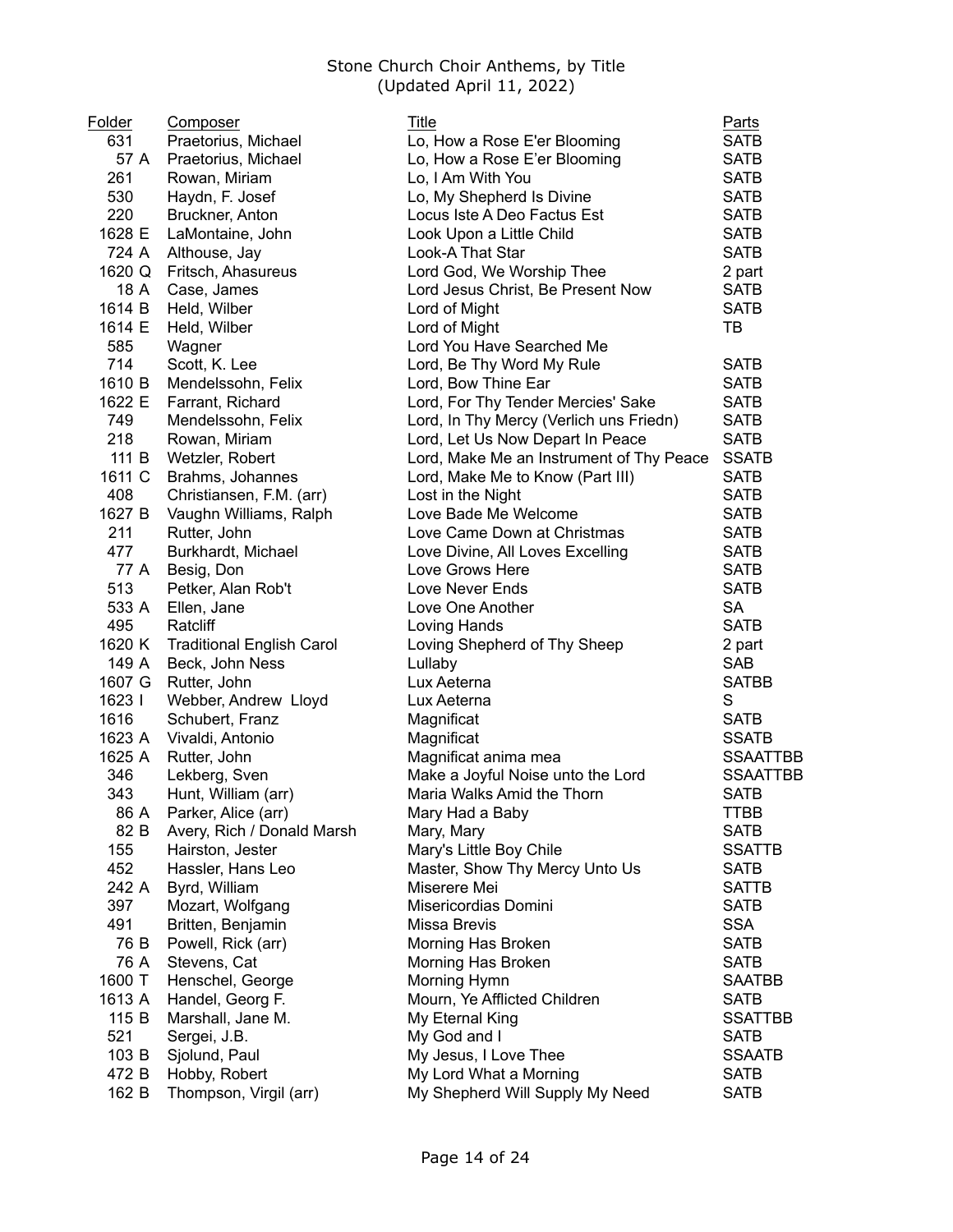| <b>Folder</b> | Composer                     | Title                                    | <b>Parts</b>    |
|---------------|------------------------------|------------------------------------------|-----------------|
| 1608 A        | Pergolesi, Giovanni          | My Soul Doth Magnify the Lord            | <b>SATB</b>     |
| 30 B          | Cheatham, Wallace (arr)      | My Soul is a Witness                     | <b>SSAATTBB</b> |
| 1613 D        | Handel, Georg F.             | My Zealous Father, Now At Rest           | <b>SATB</b>     |
| 1613 O        | Handel, Georg F.             | My Zealous Father, Now At Rest           | T.              |
| 640           | Porterfield, S.              | <b>Native American Thoughts</b>          | SAB, Flute      |
| 239           | Gruber, Franz                | Night of Silence / Silent Night          | <b>SATB</b>     |
| 785           | Martin, Gilbert M.           | No Golden Carriage, No Bright Toy        | <b>SATB</b>     |
| 1613L         | Handel, Georg F.             | No Unhallowed Desire                     | T.              |
| 465           | Lawson, Phillip (arr)        | Noel Nouvelet (traditional French Carol) | <b>SATTBB</b>   |
| 698           | Daquin, Louis-Claude         | Noel We Sing                             | <b>SATB</b>     |
| 1612 C        | Byrd, William                | Not Unto Us, O Lord (Non Nobis Dornine)  | <b>SAB</b>      |
| 1613 D        | Handel, Georg F.             | Not Vain is All This Storm of Grief      | B               |
| 772           | Butler, Eugene               | <b>Notes From Peter</b>                  | <b>SATB</b>     |
| 365           | Spencer, Williametta         | Nova, Nova Ave Fit Ex Eva                | <b>SATB</b>     |
| 648           | Mollicone, Henry             | Now I Can See the Light!                 | <b>SATB</b>     |
| 553           | Riery                        | Now Join We to Praise the Creator        | <b>SATB</b>     |
| 1600 J        | Bach, Johann S.              | Now Let All the Heavens Adore Thee       | <b>SATB</b>     |
| 114 B         | Nicolai, Philipp             | Now Let Every Tongue Adore Thee!         | <b>SATB</b>     |
| 115 A         | Young, Gordon                | Now Let Us All Praise God and Sing       | <b>SATB</b>     |
| 105           | Cruger, Johann               | Now Thank We All Our God                 | <b>SATB</b>     |
| 414           | Pachelbel, Johann            | Now Thank We All Our God                 | <b>SATB</b>     |
| 1619 M        | Mueller, Carl F.             | Now We Thank Thee All Our God            | <b>SAB</b>      |
| 599           | Gretchaninoff                | <b>Nunc Dimittis</b>                     | <b>SATB</b>     |
| 172 A         | Agostini, Paolo              | O Blessed Jesus (D Bone Jesu)            | <b>SATB</b>     |
| 68 A          | Heller, Ruth (arr)           | O Come, All Ye Faithful (Adeste Fideles) | <b>SSATB</b>    |
| 1610 Y        | Mendelssohn, Felix           | O Come, Every One That Thirsteth         | <b>SATB</b>     |
| 63            | Marsh, W.J.                  | O Come, Let Us Sing!                     | <b>SSATBB</b>   |
| 1622 O        | Palestrina, Giovanni Da      | O Come, Let Us Worship                   | <b>SATB</b>     |
| 1613 F        | Handel, Georg F.             | O Father, Whose Almighty Pow'r           | <b>SATB</b>     |
| 129 B         | Butler, Eugene               | O Give Thanks                            | <b>SSAATB</b>   |
| 126           | Titcomb, Everett             | O Give Thanks unto the Lord              | <b>SATB</b>     |
| 68 B          | Hatton, John & R. Shaw (arr) | O God, Beneath Thy Guiding Hand          | <b>SATTBB</b>   |
| 185           | Croft, William               | O God, Our Help in Ages Past             | <b>SATB</b>     |
| 400           | Purcell, Henry               | O God, Thou Art My God                   | <b>SSAATBB</b>  |
| 1622 U        | Arensky, Anton S.            | O God, We Pray                           | <b>SATB</b>     |
| 112 B         | Matthews, Thomas             | O Heavenly Father                        | <b>SATB</b>     |
| 1622 V        | Palestrina, Giovanni Da      | O Holy Father, Infinite in Mercy         | <b>SATB</b>     |
| 1600 B        | Adam, Adolphe                | O Holy Night                             | <b>SATB</b>     |
| 515           | Adam, Adolphe                | O Holy Night                             | <b>SATB</b>     |
| 182 A         | Vaughn Williams, Ralph       | O How Amiable                            | <b>SATB</b>     |
| 1620 G        | Dorrum, Ingebret, Transl.    | O How Beautiful the Sky                  | 2 part          |
| 342           | Young, Philip M.             | O How Shall We Receive You?              | <b>SATB</b>     |
| 347           | Bach, Johann S.              | O Jesu Christ, My Life and Light         | <b>SATB</b>     |
| 429           | Frank, Johann Wolfgang       | O Jesus, Grant Me Hope and Comfort       | <b>SATTBB</b>   |
| 1613 M        | Handel, Georg F.             | O Liberty, Thou Choicest Treasure        | S               |
| 72            | Franck, Cesar                | O Lord Most Holy                         | <b>SATB</b>     |
| 305           | Franck, Cesar                | O Lord Most Holy                         | SA or TB        |
| 1612 P        | Gibbons, Orlando             | O Lord, Increase My Faith                | <b>SATB</b>     |
| 1622 G        | Gibbons, Orlando             | O Lord, Increase My Faith                | <b>SATB</b>     |
| 1622 F        | Bach, Johann S.              | O Lord, Thou Has Formed My Every Part    | <b>SATB</b>     |
| 684           | Pelz, Walter                 | O Lord, Throughout These Forty Days      | <b>SATB</b>     |
| 1622 K        | Drozdov, L.                  | O Lord, We Pray                          | <b>SATB</b>     |
|               |                              |                                          |                 |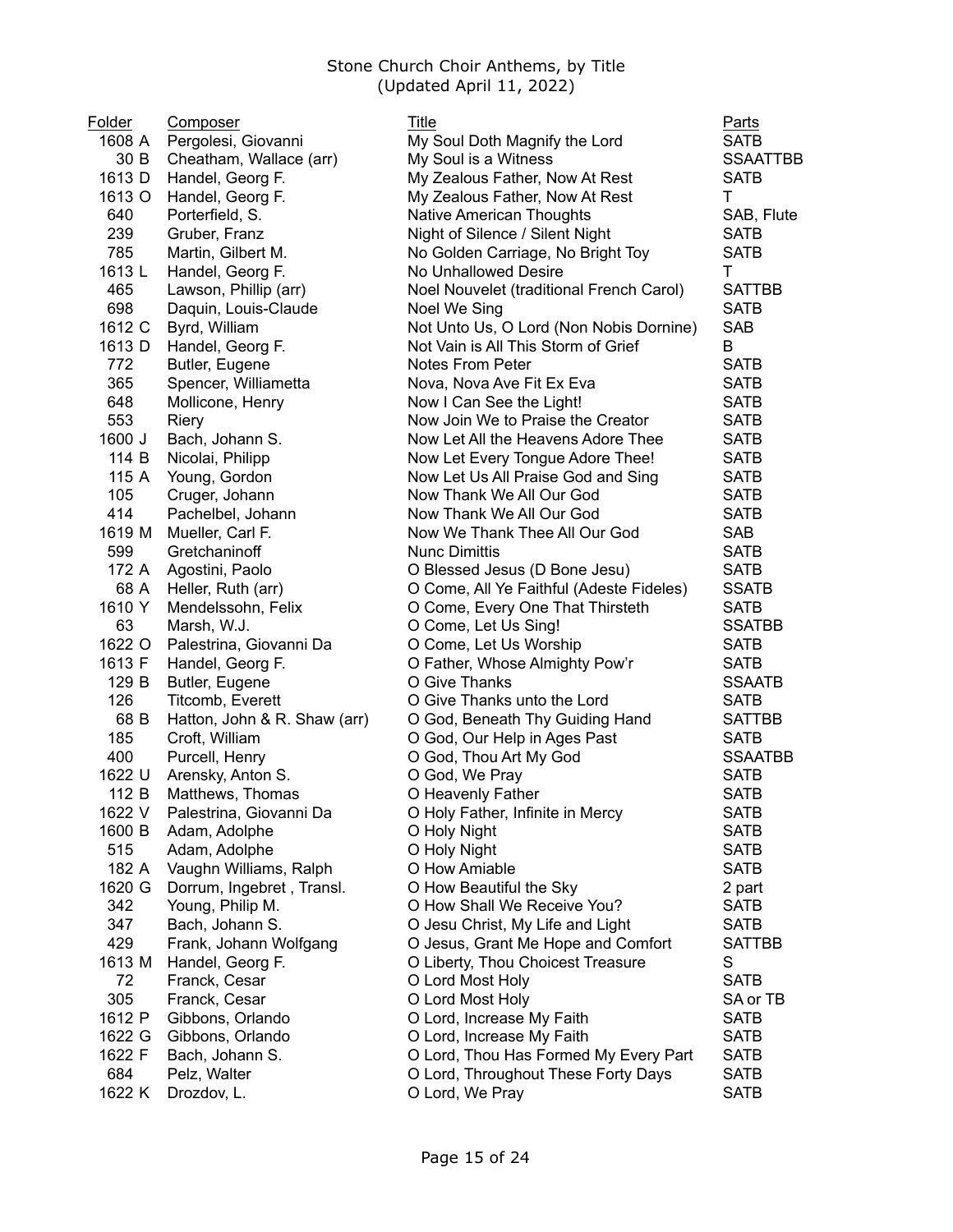| Folder | Composer                | Title                                               | <u>Parts</u>        |
|--------|-------------------------|-----------------------------------------------------|---------------------|
| 183 A  | Caldwell, Mary E.       | O Love That Will Not Let Me Go                      | 2 part              |
| 152 A  | Titcomb, Everett        | O Love, How Deep                                    | <b>SATB</b>         |
| 345 A  | Helvey, Howard          | O Lux Beatissima                                    | <b>SATB</b>         |
| 65     | Lynn, George, Editor    | O Magnify the Lord with Me                          | <b>SATB</b>         |
| 504    | Lauridsen, Morten       | O Magnum Mysterium                                  | <b>SATB</b>         |
| 423 B  | Palestrina, Giovanni Da | O Magnum Mysterium                                  | <b>SSAATB</b>       |
| 443    | Victoria, Tomas Luis de | O Magnum Mysterium                                  | <b>SATB</b>         |
| 1609 B | Pinkham, Daniel         | O Magnum Mysterium (Part II)                        | <b>SATB</b>         |
| 363    | Tallis, Thomas          | O Nata Lux De Lumine                                | <b>SATTB</b>        |
| 131 B  | Haydn, F. Josef         | O Praise the Lord with Heart and Voice              | <b>SATB</b>         |
| 396    | Debussy, Claude         | O Praise Ye the Lord (Martyrdom of St. Saba SSATTBB |                     |
| 246    | Howells, Herbert        | O Pray for the Peace of Jerusalem                   | <b>SATB</b>         |
| 101 B  | Bach, Johann S.         | O Rejoice Ye Christians Loudly                      | <b>SATB</b>         |
| 66     | Goss, John              | O Saviour of the World                              | <b>SATB</b>         |
| 67 A   | Bach, Johann S.         | O Saviour Sweet                                     | <b>SATB</b>         |
| 373    | de Morales, Christobal  | O Shepherds, Tell Us Now                            | <b>SATB</b>         |
| 1622 W | Hassler, Hans Leo       | O Sing Unto the Lord                                | <b>SATB</b>         |
| 146 B  | Purcell, Henry          | O Sing unto the Lord                                | <b>SATB</b>         |
| 1622 X | Purcell, Henry          | O Sing Unto the Lord                                | <b>SATB</b>         |
| 86 B   | Mueller, Luise          | O Sing with Joy                                     | <b>SATB</b>         |
| 145 B  | Kirk, Theron            | O Sons and Daughters                                | <b>SSATB</b>        |
| 600    | Scott, K Lee            | O Sons and Daughters of the King                    | <b>SATB</b>         |
| 48 B   | Vaughn Williams, Ralph  | O Taste and See                                     | <b>SATB</b>         |
| 1612 B | Vaughn Williams, Ralph  | O Taste and See                                     | <b>SATB</b>         |
| 69     | Goss, John              | O Taste, and See, How Gracious the Lord             | <b>SATB</b>         |
| 1622 S | Luis de Victoria, Tomas | O Thou Joy of Loving Hearts                         | <b>SATB</b>         |
| 94 A   | Handel, Georg F.        | O Thou That Tellest Good Tidings to Zion            | <b>SATB</b>         |
| 1602 C | Handel, Georg F.        | O Thou That Tellest Good Tidings to Zion            | <b>SATB</b>         |
| 651    | Purifoy, John           | O Thou Who This Mysterious Bread                    | <b>SATB</b>         |
| 1622 Y | Tchaikovsky, Peter      | O Thou, From Whom All Blessings Come                | <b>SATB</b>         |
| 101 A  | Byng-Johnson, N.F.      | O Worship the King                                  | <b>SSATB</b>        |
| 113 A  | Purcell, Henry          | O Worship the Lord                                  | <b>SATB</b>         |
| 364    | Vaughn Williams, Ralph  | O, Clap Your Hands                                  | <b>SSAATTBB</b>     |
| 1625 B | Rutter, John            | Of a Rose, a lovely Rose                            | <b>SATB</b>         |
| 216    | Chenoweth, Wilbur       | Of the Father's Love Begotten                       | <b>SSATB</b>        |
| 512    | Sorkin & Johnson (arr)  | Of the Father's Love Begotten                       | <b>SATB</b>         |
| 110 A  | Norden, N. Lindsay      | Of Thy Mystical Supper                              | <b>SATBB</b>        |
| 1623 F | Webber, Andrew Lloyd    | Offertorium                                         | <b>SSAATTBB</b>     |
| 143 B  | Beck, John Ness         | Offertory                                           | <b>SATB</b>         |
| 1615 B | Faure, Gabriel          | Offertory                                           | <b>SATB</b>         |
| 75 C   | Johnson, David (arr)    | Oh Dearest Lord, Thy Sacred Head                    | <b>SATB</b>         |
| 1613 F | Handel, Georg F.        | Oh Grant It, Heav'n                                 | S                   |
| 1613 Z | Handel, Georg F.        | Oh Judas, Oh my Brethren!                           | B                   |
| 1613 M | Handel, Georg F.        | Oh Lovely Peace                                     | <b>SA</b>           |
| 208    | Allan, G. / G. Knight   | Oh to Have Been                                     | <b>SATB</b>         |
| 1613 U | Handel, Georg F.        | Oh, Let Eternal Honours                             | S                   |
| 104 B  | Hairston, Jester        | Oh, Rocka My Soul                                   | <b>SSATTBB</b>      |
| 555    | Agay                    | Old Irish Blessing                                  | <b>SATB</b>         |
| 255 B  | Pote, Allen             | On The Third Day                                    | <b>SATB</b>         |
| 794    | Gauntlett & Beyel       | Once In Royal David's City                          | SATB, Brass Quintet |
| 636    | Courtney, Craig         | One Faith, One Hope, One Lord                       | TTBB                |
| 692    | Rogers, Cheryl          | One Star                                            | <b>SATB</b>         |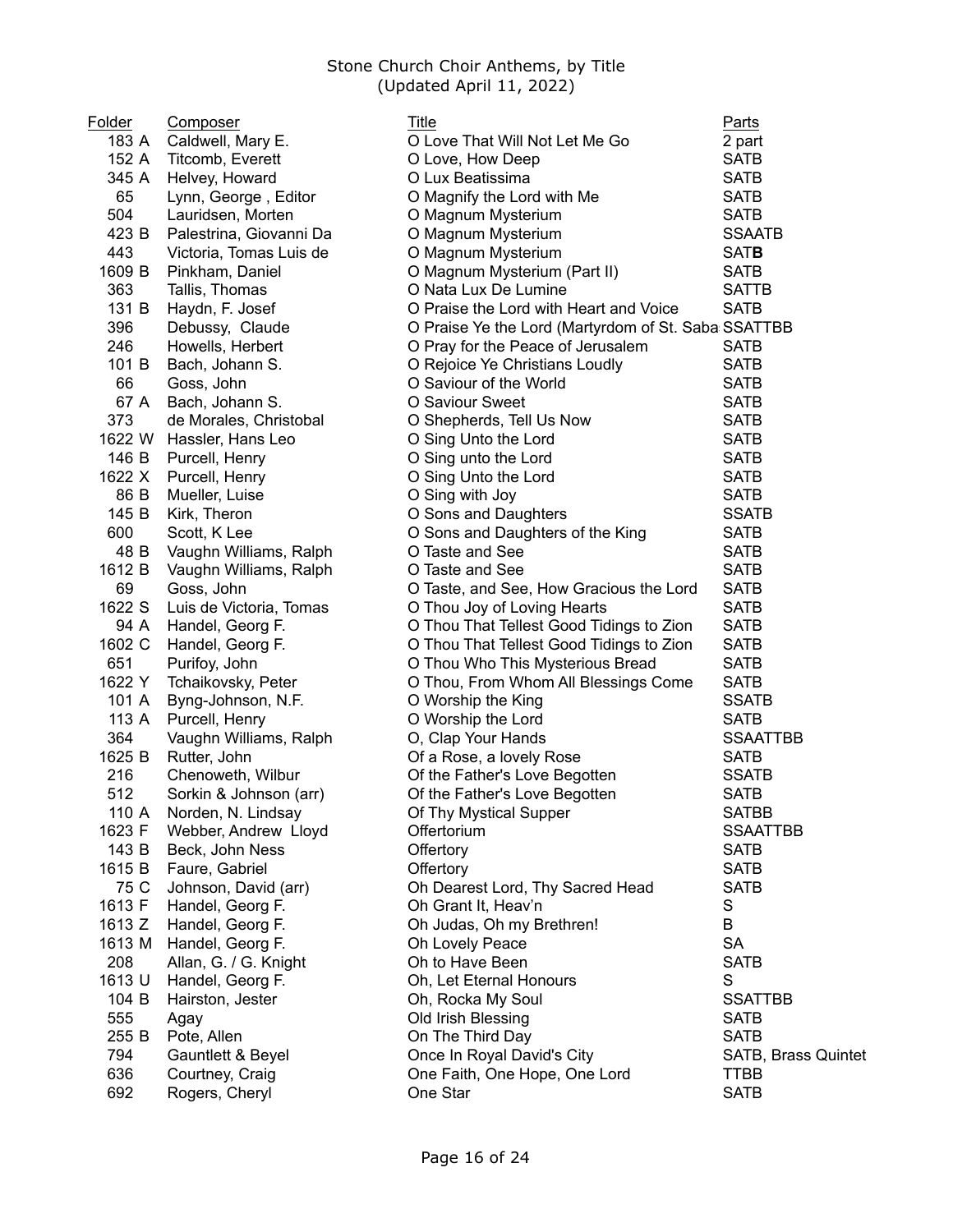| <b>Folder</b> | Composer                          | Title                                  | Parts           |
|---------------|-----------------------------------|----------------------------------------|-----------------|
| 768           | Choplin, Pepper                   | One Step He Leads                      | <b>SATB</b>     |
| 666           | Koerts, James                     | Open My Eyes, Spirit Divine            |                 |
| 70            | Macfarlane, Will C.               | Open Our Eyes                          | <b>SAATTBB</b>  |
| 1619 C        | Macfarlane, Will C.               | Open Our Eyes                          | <b>SAB</b>      |
| 781           | Burleigh, Glenn                   | Order My Steps                         | <b>SATB</b>     |
| 711           | Mollicone, Henry                  | Our Father                             | <b>SATB</b>     |
| 659           | Estes, Jerry                      | Our Gift For You                       | <b>SATB</b>     |
| 1607 B        | Rutter, John                      | Out of the Deep                        | <b>SSAATTBB</b> |
| 1606 F        | Effinger, Cecil                   | Pastorale (And There Were in the Same) | <b>SATB</b>     |
| 537           | Carol, Spanish                    | Pastores a Belen                       | <b>SAB</b>      |
| 642           | Mollicone, Henry                  | Pater Noster                           | <b>SATB</b>     |
| 469           | Stravinsky, Igor                  | <b>Pater Noster</b>                    | <b>SATB</b>     |
| 67 B          | Coombs, C. Whitney                | Pax Dei                                | <b>SSATBB</b>   |
| 235           | Clausen, Rene                     | Peace I Leave With You                 | <b>SATB</b>     |
| 51 B          | Nystedt, Knut                     | Peace I Leave With You                 | <b>SSATB</b>    |
| 644           | Dorsey, Thomas                    | Peace In the Valley                    | <b>SATB</b>     |
| 87 A          | Kirby, Charles                    | Peace Like a River                     | <b>SATB</b>     |
| 571           | Shofferman, Jean A.               | Peace Like a River                     |                 |
| 179 B         | Lee, Peggy                        | Peace On Earth (Silent Night)          | <b>SA</b>       |
| 562           | Holst, Gustav (arr)               | Personent Hodie (Christmas Song)       | Unison          |
| 421           | Martinson, Joel                   | Pervasive, Never-absent One            | <b>SATB</b>     |
| 1615 D        | Faure, Gabriel                    | Pie Jesu                               | S               |
| 1607 C        | Rutter, John                      | Pie Jesu                               | <b>SATB</b>     |
| 1623 H        | Webber, Andrew Lloyd              | Pie Jesu                               | <b>SATB</b>     |
| 1613 E        | Handel, Georg F.                  | Pious Orgies, Pious Airs               | B               |
| 488           | Schutz, Henrich                   | Ponder my Words, O Lord                | <b>SATB</b>     |
| 685           |                                   | Poor Man Lazarus                       | TB              |
| 664           | Hairston, Jester                  |                                        |                 |
|               | de Victoria, Tomas Luis           | Popule Meus                            |                 |
| 147 A         | Young, Gordon                     | Praise (Festival Anthem)               | <b>SSAATTB</b>  |
| 62 A          | Kirk, Theron                      | Praise God in His Holiness             | <b>SATB</b>     |
| 163           | Thygerson, Robert W.              | Praise God in His Sanctuary            | <b>SATB</b>     |
| 559           | Hampton                           | Praise His Holy Name!                  | <b>SAT</b>      |
| 107           | Handel, Georg F.                  | Praise the Lord                        | <b>SATB</b>     |
| 128           | Marshall, Jane M.                 | Praise the Lord                        | <b>SATB</b>     |
| 144 A         | Barnard, Parke S.                 | Praise the Lord, His Glories Show      | <b>SSATB</b>    |
| 129 A         | Kirk, Theron                      | Praise To God                          | <b>SATB</b>     |
| 134           | Handel, Georg F.                  | Praise to God, Who Rules the Earth     | SATB            |
| 1612 A        | Distler, Hugo                     | Praise To the Lord, The Almighty       | <b>SATB</b>     |
| 148 A         | Saint-Seans, Camille              | Praise Ye the Lord                     | <b>SATB</b>     |
| 728           | Young, Gordon                     | Praise Ye the Name of the Lord         | <b>SATB</b>     |
| 176 A         | Andrews, Mark                     | Praise, My Soul, the King of Heaven    | <b>SATB</b>     |
| 1619 N        | Andrews, Mark                     | Praise, My Soul, the King of Heaven    | SAB             |
| 75 A          | Malin, Don, Arr                   | Prayer                                 | <b>SATB</b>     |
| 633           | Proulx, Richard                   | Prayer For The City                    |                 |
| 581           | Rickard, Jeffrey                  | Prayer of Consecration                 |                 |
| 251           | Pfautsch, Lloyd                   | Prayer of Dedication                   | <b>SATB</b>     |
| 146 A         | Mueller, Carl F.                  | Prayer of St. Francis                  | <b>SATB</b>     |
| 474           | Baldwin, Anthony                  | Prayer of St. Richard of Chichester    | <b>SATB</b>     |
| 507           | Kremser, E.                       | Prayer of Thanksgiving                 | <b>TTBB</b>     |
| 1600 A        | Kremser, E.                       | Prayer of Thanksgiving                 | <b>SATB</b>     |
| 372 A         | Bestor, Kurt, Andrea Klouse (arr) | Prayer of the Children                 | <b>SATB</b>     |
| 621           | Ringwald, Roy (arr)               | Precious Lord, Take My Hand            | <b>SATB</b>     |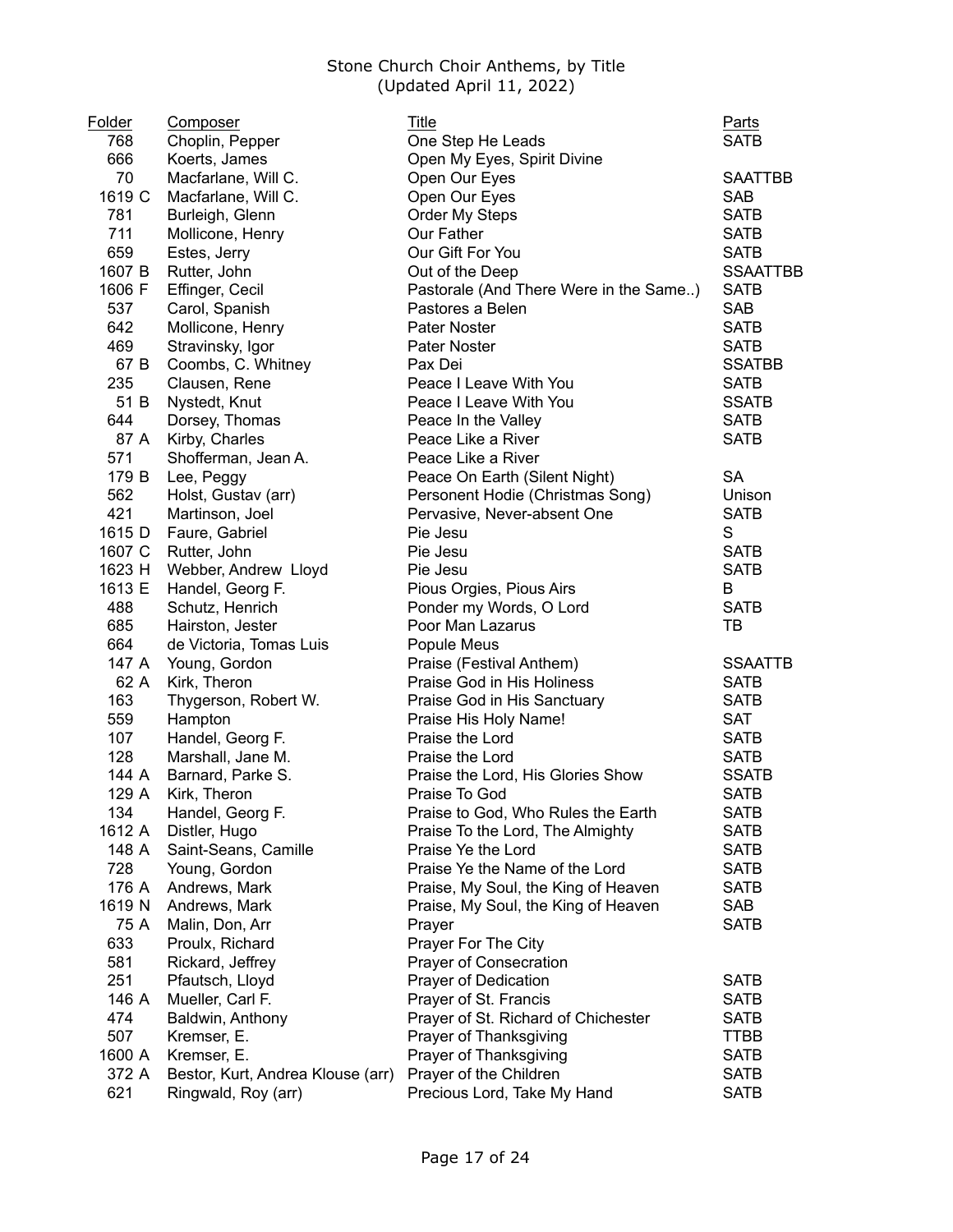| Folder | Composer                 | Title                                       | Parts           |
|--------|--------------------------|---------------------------------------------|-----------------|
| 1617 A | Britten, Benjamin        | Procession                                  | S               |
| 566    | Courtney, Craig          | Procession Hymn for Palm Sunday             |                 |
| 1603 C | Stainer, John            | Processional to Calvary                     | B               |
| 1604 E | Vivaldi, Antonio         | Propter Magnam Gloriam                      | <b>SATB</b>     |
| 707    | Kendzia, Tom             | Ps. 51: Create in Me                        | <b>SATB</b>     |
| 759    | Praetorius. Michael      | Psallite unigenito                          | <b>SATB</b>     |
| 475    | Clausen, Rene            | Psalm 100                                   | <b>SATB</b>     |
| 81 B   | Wetzler, Robert          | Psalm 128                                   | <b>SATB</b>     |
| 145 A  | Franck, Cesar            | Psalm 150                                   | <b>SATB</b>     |
| 171    | Lewandowski, Louis       | Psalm 150 (Hallelujah, Praise The Lord)     | <b>SATB</b>     |
| 1600L  | Franck, Cesar            | Psalm 150, Praise Ye the Lord               | <b>SATB</b>     |
| 39 B   | Dietterich, Philip (arr) | Psalm 23                                    | <b>SATB</b>     |
| 240    | Horman, John D.          | Psalm 67                                    | <b>SATB</b>     |
| 628    | Scott, K. Lee            | Psalm 96                                    | <b>SATB</b>     |
| 564    | Hayes, Mark              | Psalm of Celebration                        | <b>SATB</b>     |
| 1609 A | Pinkham, Daniel          | Quem Vidistis Pastores (Part I)             | <b>SSATTBB</b>  |
| 390    | Lau, Linus               | Quemadmodum Desiderat Cervus Ad Fortes SATB |                 |
| 1604 J | Vivaldi, Antonio         | Qui Sedes Ad Dexteram                       | A               |
| 1604   | Vivaldi, Antonio         | Qui Tollis                                  | <b>SATB</b>     |
| 1625 C | Rutter, John             | Quia fecit mihi magna                       | <b>SATB</b>     |
| 643    | Mollicone, Henry         | Quiet Alleluia                              | <b>SA</b>       |
| 1604 K | Vivaldi, Antonio         | Quoniam Tu Solus Sanctus                    | <b>SATB</b>     |
| 1617 K | Britten, Benjamin        | Recession                                   | S               |
| 1606 A | Effinger, Cecil          | Recitative (And the Angel Gabriel)          | Α               |
| 1623 D | Webber, Andrew Lloyd     | Recordare                                   | S               |
| 1622 Z | Purcell, Henry           | Rejoice in the Lord Alway                   | <b>SATB</b>     |
| 1613 N | Handel, Georg F.         | Rejoice, Oh Judah!                          | <b>SATB</b>     |
| 573    | Rutter, John             | Rejoice, the Lord is King                   |                 |
| 1623 A | Webber, Andrew Lloyd     | Requiem - Kyrie                             | <b>SSAATTBB</b> |
| 1607 A | Rutter, John             | Requiem Aeternam                            | <b>SSATB</b>    |
| 317    | Wolf, Hugo               | Resignation (Komm Trost der Welt)           | <b>SATB</b>     |
| 1623 C | Webber, Andrew Lloyd     | Rex Tremendae                               | <b>STB</b>      |
| 713    | Sedio, Mark              | <b>Rich InPromise</b>                       | <b>SATB</b>     |
| 322    | Johnson, Hall            | Ride On, King Jesus                         | <b>SATB</b>     |
| 442 B  | Smith, Wm. Henry (arr)   | <b>Ride The Chariot</b>                     | <b>TTBB</b>     |
| 442    | Smith, Wm. Henry (arr)   | <b>Ride The Chariot</b>                     | <b>SATB</b>     |
| 663 A  | Martin, John             | Ring Out Ye Bells of Hope                   |                 |
| 123 A  | Kountz, Richard          | Rise Up Early                               | <b>SATB</b>     |
| 380    | Vogt, Janet              | Rise Up with Him                            | <b>SATB</b>     |
| 123 B  | Walter, William H.       | Rise Up, O Men of God                       | <b>SATB</b>     |
| 447    | Anonymous (ed. Rowan)    | Riu Riu Chiu Span 16th Century              | <b>SATB</b>     |
| 672    | Unknown                  | River in Judea                              |                 |
| 1614 G | Held, Wilber             | Rod of Jesse                                | Unison          |
| 184 B  | Billings, William        | Rose of Sharon                              | <b>SATB</b>     |
| 1615 C | Faure, Gabriel           | Sanctus                                     | <b>SATTBB</b>   |
| 1605 D | Mozart, Wolfgang         | Sanctus                                     | <b>SATB</b>     |
| 545    | Quintana, Ariel          | Sanctus                                     | <b>SAATBB</b>   |
| 1607 D | Rutter, John             | Sanctus                                     | <b>SSATTB</b>   |
| 758    | Faure, Gabriel           | Sanctus (from Requiem)                      | <b>SATB</b>     |
| 1626 E | Ray, Robert              | Sanctus (Holy, Holy Lord God of Hosts       | <b>SATB</b>     |
| 160 B  | Gounod, Charles          | Sanctus & Benedictus                        | <b>SATTB</b>    |
| 200 B  | Lotti, Antonio           | Sanctus & Benedictus                        | <b>SATB</b>     |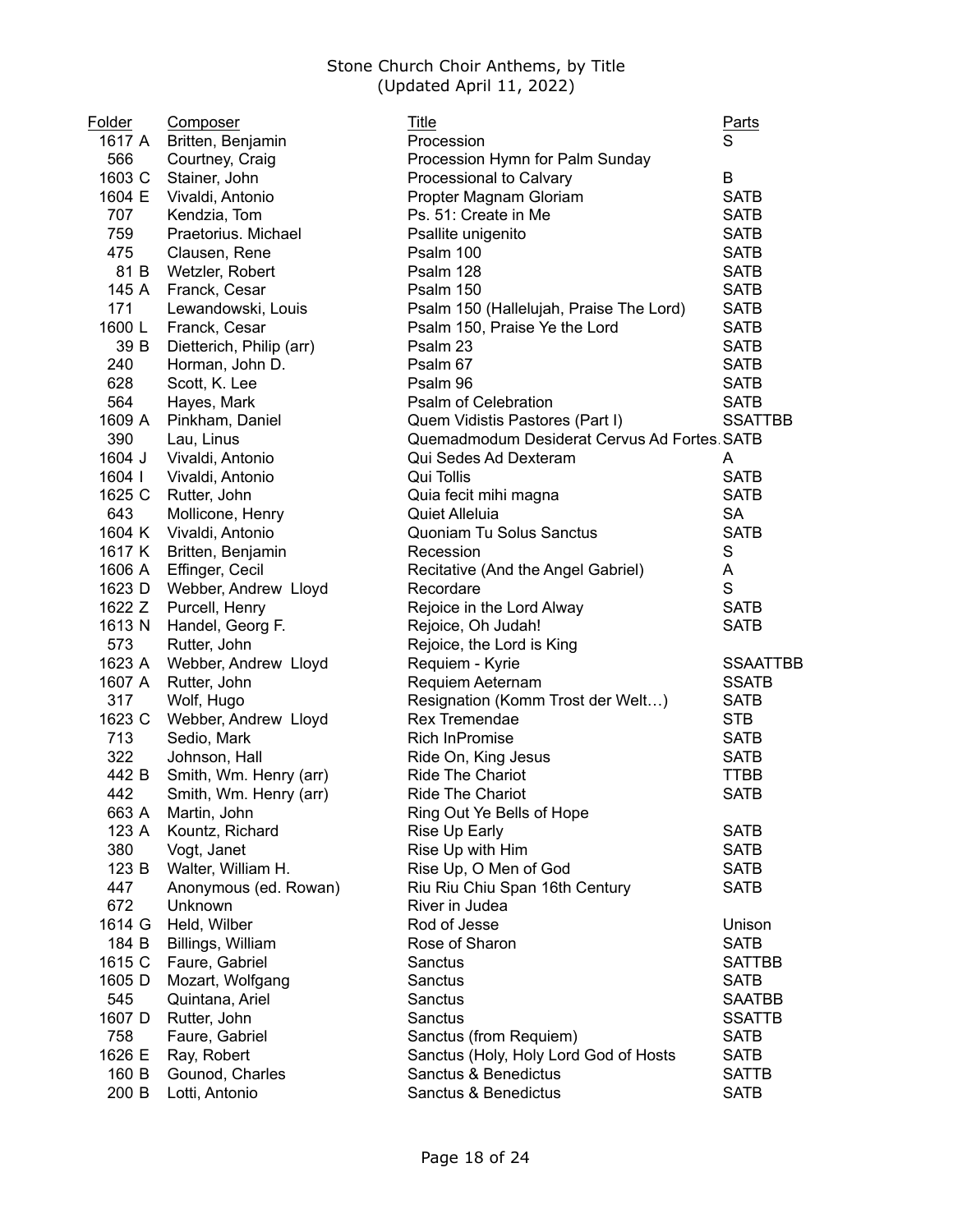| Folder | <b>Composer</b>                  | Title                                           | <b>Parts</b>    |
|--------|----------------------------------|-------------------------------------------------|-----------------|
| 151    | Mozart, Wolfgang                 | Sanctus and Hosanna                             | <b>SATB</b>     |
| 457    | Haydn, Joseph                    | Sanctus from Harmoniemesse                      | <b>SATB</b>     |
| 432    | Hovland, Egil                    | Saul                                            | <b>SATB</b>     |
| 249    | Hughes, Robert J.                | Savior, Lead Me                                 | <b>SATB</b>     |
| 200 A  | Johnson, David N. (arr)          | Saw Ye My Savior?                               | <b>SATB</b>     |
| 138    | Thompson, Randall                | Say Ye to the Righteous (Peacable Kingdom) SATB |                 |
| 594    | Brahms, Johannes                 | Schaffe in mir, Gott ein rein Herz              | <b>SATB</b>     |
| 591    | Goss, John                       | See Amid the Winter's Snow                      |                 |
| 387    | Mendelssohn, Felix               | See What Love Hath the Father (No. 43, St FSATB |                 |
| 1613   | Handel, Georg F.                 | See, the Conqu'ring Hero Comes!                 | <b>SATB</b>     |
| 78     | Gounod, Charles                  | Send Out Thy Light                              | <b>SATTBB</b>   |
| 92 B   | Weiss, Donn                      | Service Responses for Protest. Choirs           | <b>SATB</b>     |
| 114 D  | Sjaw, Robert                     | Set Down Servant                                | <b>SATB</b>     |
| 174 B  | Clausen, Rene                    | Set Me As a Seal                                | <b>SSAATTBB</b> |
| 596    | Stainer, John                    | Sevenfold Amen                                  | <b>SATB</b>     |
| 415    | Carter, John (setting)           | Shall We Gather at the River?                   | <b>SATB</b>     |
| 30 A   | Bach, Johann S.                  | Sheep and Lambs May Safely Graze                | <b>SATB</b>     |
| 262    | Hassler, Hans Leo                | Shepherds Quaked when the Angel Told The SATB   |                 |
| 418    | Nagy, Russell E.                 | Shout Hosanna!                                  | <b>SATB</b>     |
| 186    | Stonehill, Randy                 | Shut De Do' (door)                              | <b>SATB</b>     |
| 320    | Palestrina, Giovanni Da          | <b>Sicut Cervus</b>                             | <b>SATB</b>     |
| 215    | Luboff, Norman (arr)             | <b>Silent Night</b>                             | <b>SAATTBB</b>  |
| 757    | Gruber, Franz (arr. Weir, Hanna) | Silent Night (after Lauridson)                  | SATB, violin    |
| 435    | Clausen, Rene                    | Simple Gifts                                    | <b>SATB</b>     |
| 671    | Copland, Aaron                   | Simple Gifts                                    |                 |
| 29     | Douglas, Darrell (arr)           | Simple Gifts                                    | <b>SATB</b>     |
| 1602 R | Handel, Georg F.                 | Since by Man Came Death                         | <b>SATB</b>     |
| 79 A   | Vaughn Williams, Ralph           | Sine Nomine (For All the Saints)                | <b>SATB</b>     |
| 1619 P | Dretke, Leora Nylee              | Sing Alleluia! Christ is Born                   | <b>SAB</b>      |
| 140    | James, Will                      | Sing and Rejoice                                | <b>SSATTBB</b>  |
| 182 B  | Gawthrop, Daniel                 | Sing Me to Heaven                               | <b>SSATB</b>    |
| 106 B  | Kinscella, Hazel G.              | Sing Noel                                       | <b>SATB</b>     |
| 116    | Handel, Georg F.                 | Sing Praise to God                              | <b>SATB</b>     |
| 1612 D | Schuetz, Heinrich                | Sing Praise to our Glorious Lord                | <b>SATB</b>     |
| 156 B  | Glarum, L. Stanley               | <b>Sing Praises</b>                             | <b>SATB</b>     |
| 725    | Edwards, Randy                   | Sing To the Lord a New Song                     | <b>SATB</b>     |
| 736    | Hayes, Mark                      | Sing To the Lord a New Song                     | <b>SATB</b>     |
| 1612 N | Pitoni, Giuseppe                 | Sing to the Lord a New Song                     | <b>SATB</b>     |
| 1620 R | Davids, Himlische Harpffe        | Sing To the Lord of Harvest                     | 2 part          |
| 1613 J | Handel, Georg F.                 | Sing Unto God                                   | <b>SATB</b>     |
| 1613 T | Handel, Georg F.                 | Sion Now Her Head Shall Raise                   | <b>SATB</b>     |
| 650    | Galan, Jose Miguel               | Siyahamba                                       | <b>SATB</b>     |
| 166 B  | Bell, John tr                    | Sizohamba "We Will Walk w/God                   |                 |
| 662    | Brubeck, Dave                    | Sleep, Holy Infant, Sleep                       |                 |
| 1620 F | Schubart, Christof F.            | Slumber Song of the Shepherds                   | 2 part          |
| 1613 G | Handel, Georg F.                 | So Shall the Lute and Harp Awake                | S               |
| 1603L  | Stainer, John                    | So Thou Liftest They Divine Petition            | TB              |
| 213    | Wetzler, Robert                  | Soft Winds Over Bethlehem                       | <b>SSATB</b>    |
| 1606 D | Effinger, Cecil                  | Soliloquy (Mary Heard the Angels Sing)          | <b>SA</b>       |
| 1606 J | Effinger, Cecil                  | Soliloquy (Tiny garments finely sewn)           | <b>SA</b>       |
| 732    | Bruce, Mark                      | Something Small                                 | <b>SATB</b>     |
| 228    | Grotenhuis                       | Song of Triumph                                 | <b>SATB</b>     |
|        |                                  |                                                 |                 |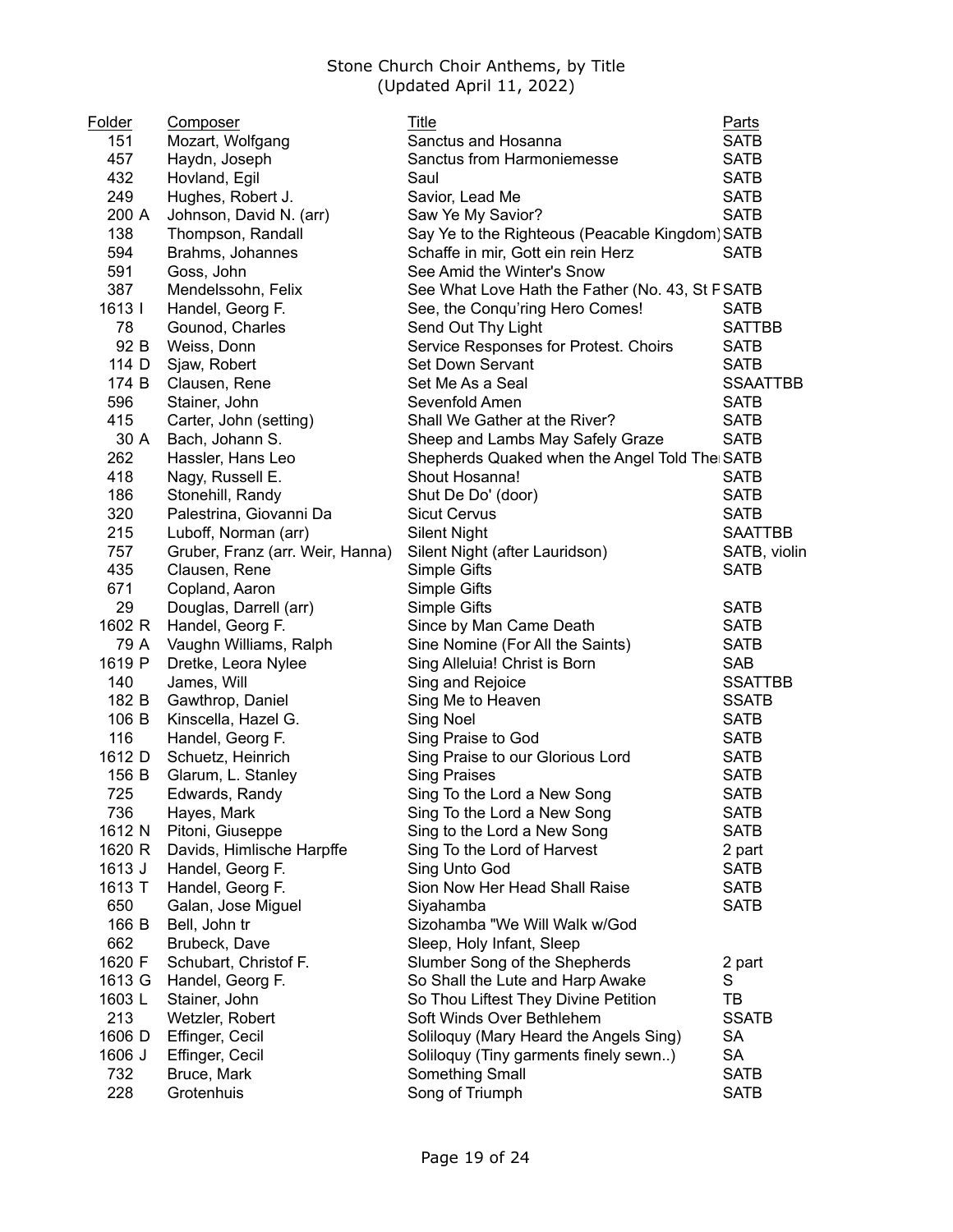| <b>Folder</b> | Composer                | Title                                    | <b>Parts</b>    |
|---------------|-------------------------|------------------------------------------|-----------------|
| 206           | Hopson, Hal H.          | Song of Zechariah                        | <b>SAB</b>      |
| 1613 B        | Handel, Georg F.        | Sound an Alarm!                          | <b>SATB</b>     |
| 641           | Halley, Paul            | Sound Over All Waters                    | <b>SAT</b>      |
| 198           | Purcell, Henry          | Sound the Trumpet                        | <b>SA/TB</b>    |
| 83 A          | Gaul, Harvey            | Spanish Easter Procession                | <b>SSAATTB</b>  |
| 668           | Getty & Townsend        | Speak, O Lord                            |                 |
| 667           | Hayes, Mark             | Spirit Come Down                         |                 |
| 485           | Rorem, Ned              | <b>Spirit Divine</b>                     | <b>SATB</b>     |
| 593           | Sibelius, Jean          | Spirit of God Descend Upon My Heart      |                 |
| 795           | Unknown                 | Spirit of Living God / Born in the Night | <b>SATB</b>     |
| 391           | Near, Gerald            | Spiritus Domini                          | <b>SATB</b>     |
| 1617 I        | Britten, Benjamin       | <b>Spring Carol</b>                      | SS              |
| 1617 L        | Britten, Benjamin       | Spring Carol                             |                 |
| 1617          | Caldara, Antonio        | <b>Stabat Mater</b>                      | <b>SATB</b>     |
| 257           | Rutter, John            | <b>Star Carol</b>                        | <b>SATB</b>     |
| 561           | Hayes, Mark             | Steady My Trembulin' Soul                | <b>SATB</b>     |
| 556           | Keverin, Phillip (arr)  | Still, Still, Still                      | <b>SATB</b>     |
| 159 B         | Luboff, Norman (arr)    | Still, Still, Still                      | <b>SATB</b>     |
| 464           | Barber, Samuel          | Sure on This Shining Night               | <b>SATB</b>     |
| 677           | Lauridsen, Morten       | Sure On This Shining Night               |                 |
| 1612 K        | Hillert, Richard        | Surely He Has Borne Our Griefs           | <b>SATB</b>     |
| 231           | Lotti, Antonio          | Surely He Hath Borne our Griefs          | <b>SAB</b>      |
| 1622 E        | Lotti, Antonio          | Surely He Hath Borne our Griefs          | <b>SAB</b>      |
| 269           | Wolfe, Lanny            | Surely Presence of Lord in This Place    | <b>SATB</b>     |
| 635           | Wolfe, Larry            | <b>Surely The Presence</b>               |                 |
| 1602 H        | Handel, Georg F.        | Surety He Hath Borne our Griefs          | <b>SATB</b>     |
| 318           | Phillips, Peter         | Surgens Jesus                            | <b>SATB</b>     |
| 454           | Pergolesi, Giovanni     | <b>Surrexit Christus</b>                 | <b>SATB</b>     |
| 1613 K        | Handel, Georg F.        | <b>Sweet Flow the Strains</b>            | T               |
| 326           | Mathias, William        | Sweet Was the Song                       | <b>SATB</b>     |
| 560           | Hayes, Mark             | Swingin' with the Saints                 | <b>SATB</b>     |
| 614           | Cesar, H.A.             | Take My Life and Let it Be               | <b>SSA</b>      |
| 100 C         | Ellingboe, Bradley      | Tandi Tanga Jesus                        | <b>SATB</b>     |
| 1622 L        | Attwood, Thomas         | Teach Me, O Lord                         | <b>SATB</b>     |
| 1600 N        | Palestrina, Giovanni Da | Tenebrae Factae Sunt                     | <b>SATB</b>     |
| 236           | Hammerschmidt, Andreas  | Thanks Be to God                         | 2 part          |
| 84            | Mendelssohn, Felix      | Thanks Be to God                         | <b>SATB</b>     |
| 1610 M        | Mendelssohn, Felix      | Thanks Be to God                         | <b>SATB</b>     |
| 258           | Bach, Johann S.         | Thanks Be to the Wonderful Things        | <b>SATB</b>     |
| 1613 X        | Handel, Georg F.        | Thanks to My Brethren!                   | Τ               |
| 1617 D        | Britten, Benjamin       | That Younge Child                        | $\mathbf S$     |
| 1603 O        | Stainer, John           | The Adoration of the Crucified           | <b>SATB</b>     |
| 1603 B        | Stainer, John           | The Agony                                | <b>SATB</b>     |
| 183 C         | Handel, Georg F.        | The Anthem on the Peace                  | <b>SATB</b>     |
| 1603 R        | Stainer, John           | The Appeal of the Crucified              | <b>SATB</b>     |
| 210           | Glarum, L. Stanley      | The Beatitudes                           | <b>SSAATTBB</b> |
| 309 A         | Thompson, Randall       | The Best of Rooms                        | <b>SATB</b>     |
| 81 A          | Neidlinger, W.H.        | The Birthday of a King                   | <b>SATB</b>     |
| 1619 O        | Neidlinger, W.H.        | The Birthday of a King                   | SAB             |
| 463           | Silve, Owen da          | The Blessing of St. Francis              | TTBB            |
| 655           | Day, James              | The Bread                                | <b>SATB</b>     |
| 314           | Vaughn Williams, Ralph  | The Call                                 | <b>SATB</b>     |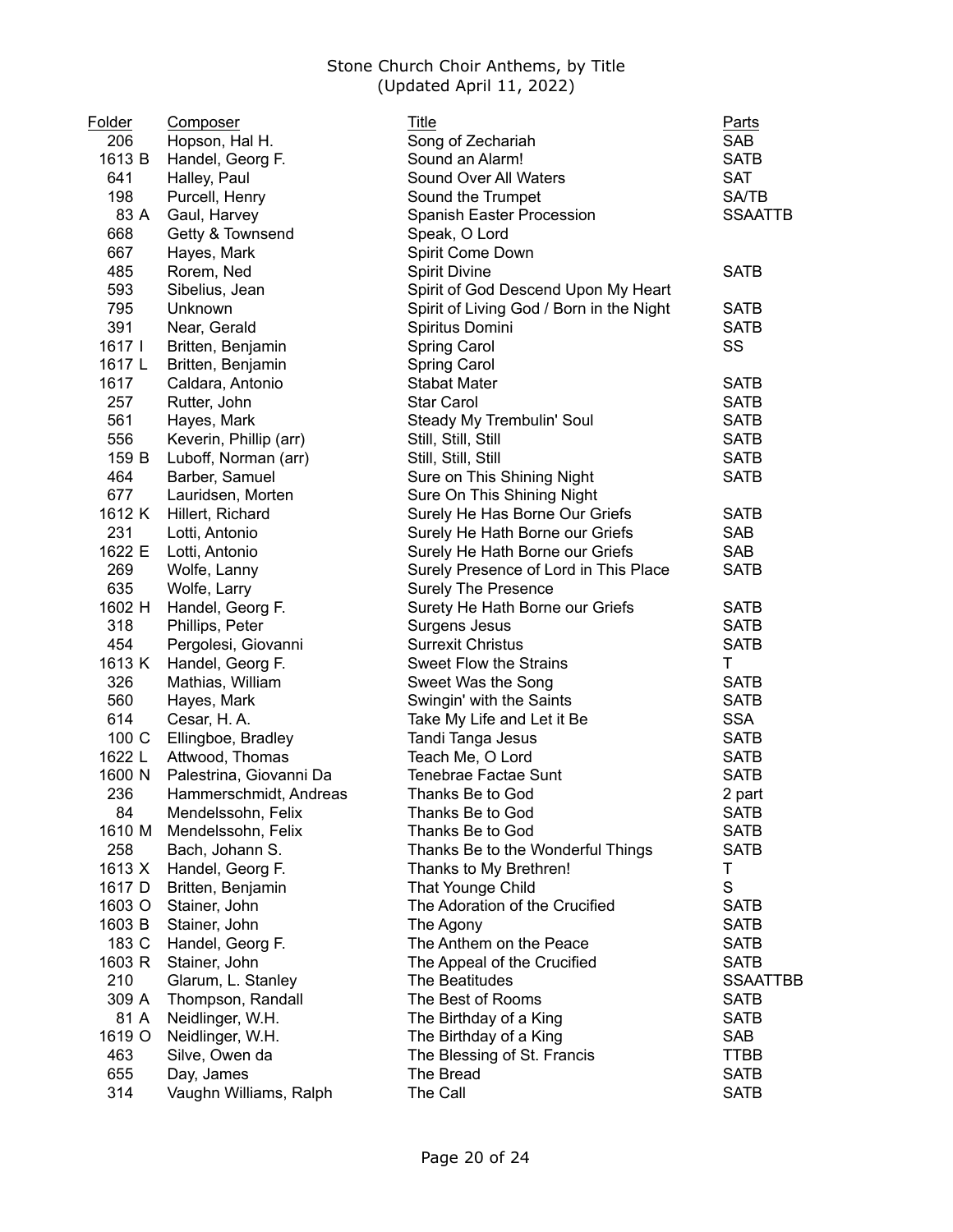| Folder | <b>Composer</b>              | Title                                     | Parts           |
|--------|------------------------------|-------------------------------------------|-----------------|
| 11     | Parker, Alice, Arr & R. Shaw | The Cherry Tree Carol                     | <b>SATB</b>     |
| 369 B  | Wesley, Samuel S.            | The Church's One Foundation               | <b>SATB</b>     |
| 20 B   | Honneger                     | The Death of David                        | <b>SATB</b>     |
| 352    | Bacon, Ernst                 | The Divine Ship                           | Unison          |
| 135    | Lynes, Frank                 | The Earth is the Lord's                   | <b>SATB</b>     |
| 601    | Boone, Pat and Gold, Ernest  | The Exodus Song                           | <b>SATB</b>     |
| 162 A  | Berger, Jean                 | The Eyes of All Wait Upon Thee            | <b>SATB</b>     |
| 1610 K | Mendelssohn, Felix           | The Fire Descends                         | <b>SATB</b>     |
| 708    | Courtney, Craig              | The Gate of Heaven                        | <b>SATB</b>     |
| 85 B   | Beethoven, Ludwig von        | The Heavens Are Telling                   | <b>SATB</b>     |
| 1622 A | Beethoven, Ludwig von        | The Heavens Are Telling                   | <b>SATB</b>     |
| 416    | Haydn, F. Josef              | The Heavens Are Telling                   | <b>SATB</b>     |
| 1600 S | Haydn, F. Josef              | The Heavens Are Telling                   | <b>SATB</b>     |
| 1624   | Gaul, A.R.                   | The Holy City                             | <b>SATB</b>     |
| 742    | Lantz, David and Marti       | The Hour Is Come!                         | <b>SATB</b>     |
| 784    | Martin, Gilbert M.           | The Jesus Gift                            | <b>SATB</b>     |
| 567    | Aston, Peter                 | The King of Love                          |                 |
| 472 A  | Burkhardt, Michael           | The Lamb                                  | <b>SSAA</b>     |
| 150 A  | Thompson, Randall            | The Last Words of David                   | <b>SATB</b>     |
| 406    | Shipovalnikov, Aleksei       | The Lesser Doxology (Maloye slavosloviye) | <b>SSAATTBB</b> |
| 471    | Petker, Alan Rob't           | The Light of the World                    | <b>SATB</b>     |
| 178 A  | Simeone, Harry               | The Little Drummer Boy                    | <b>SATB</b>     |
| 1628 A |                              | The Lord At First Did Adam Make           | <b>SATB</b>     |
|        | LaMontaine, John             |                                           |                 |
| 301    | Lutkin, Peter C.             | The Lord Bless You & Keep You (7 Fold)    | <b>SATB</b>     |
| 622    | Rutter, John                 | The Lord Bless You and Keep You           | <b>SATB</b>     |
| 1602 N | Handel, Georg F.             | The Lord Gave the Word                    | <b>SATB</b>     |
| 1610 D | Mendelssohn, Felix           | The Lord Hath Exalted Thee                | <b>SATB</b>     |
| 143 A  | Mendelssohn, Felix           | The Lord is a Mighty God                  | <b>SATB</b>     |
| 58 A   | Pfautsch, Lloyd              | The Lord is My Light                      | <b>SATB</b>     |
| 479    | Biery, James                 | The Lord is My Shepherd                   | <b>SATB</b>     |
| 136 A  | Clokey, Joseph W.            | The Lord is My Shepherd                   | <b>SATB</b>     |
| 568    | Gooddall, Howard             | The Lord is my Shepherd                   |                 |
| 28 B   | Matthews, Thomas             | The Lord is My Shepherd                   | <b>SATB</b>     |
| 587    | Olsen                        | The Lord Is My Shepherd                   | <b>SATB</b>     |
| 705    | Rutter, John                 | The Lord is My Shepherd                   | <b>SATB</b>     |
| 1607 F | Rutter, John                 | The Lord Is My Shepherd                   | <b>SATBB</b>    |
| 244    | Schubert, Franz              | The Lord is My Shepherd                   | <b>SATB</b>     |
| 1600 C | Schubert, Franz              | The Lord is My Shepherd                   | <b>SSATB</b>    |
| 695    | Rutter, John                 | The Lord is My Shepherd (from Requiem)    | <b>SATB</b>     |
| 87 B   | Gates, B. Cecil              | The Lord's Prayer                         | <b>SATB</b>     |
| 520    | Mallotte                     | The Lord's Prayer                         | <b>SATB</b>     |
| 1619 A | Malotte, Albert Hay          | The Lord's Prayer                         | <b>SAB</b>      |
| 97 B   | Fettke, Tom                  | The Majesty and Glory of Your Name        | <b>SSATB</b>    |
| 1603 G | Stainer, John                | The Majesty of the Divine Humiliation     | т               |
| 1603 M | Stainer, John                | The Mystery of Intercession               | <b>SATB</b>     |
| 1603 E | Stainer, John                | The Mystery of the Divine Humiliation     | <b>SATB</b>     |
| 1606 E | Effinger, Cecil              | The Nativity                              | <b>SATB</b>     |
| 223    | Copland, Aaron               | The Promise of Living                     | <b>SATTB</b>    |
| 761    | Collins, Nell E.             | The Salvation of the Dawn                 | <b>SATB</b>     |
| 1621   | Dubois, Theodore             | The Seven Last Words of Christ            | <b>SSATTBB</b>  |
| 179 A  | Nystedt, Knut                | The Seven Words from the Cross            | <b>SSAATBB</b>  |
| 169 A  | Schuetz, Heinrich            | The Seven Words of Christ on the Cross    | <b>SSATB</b>    |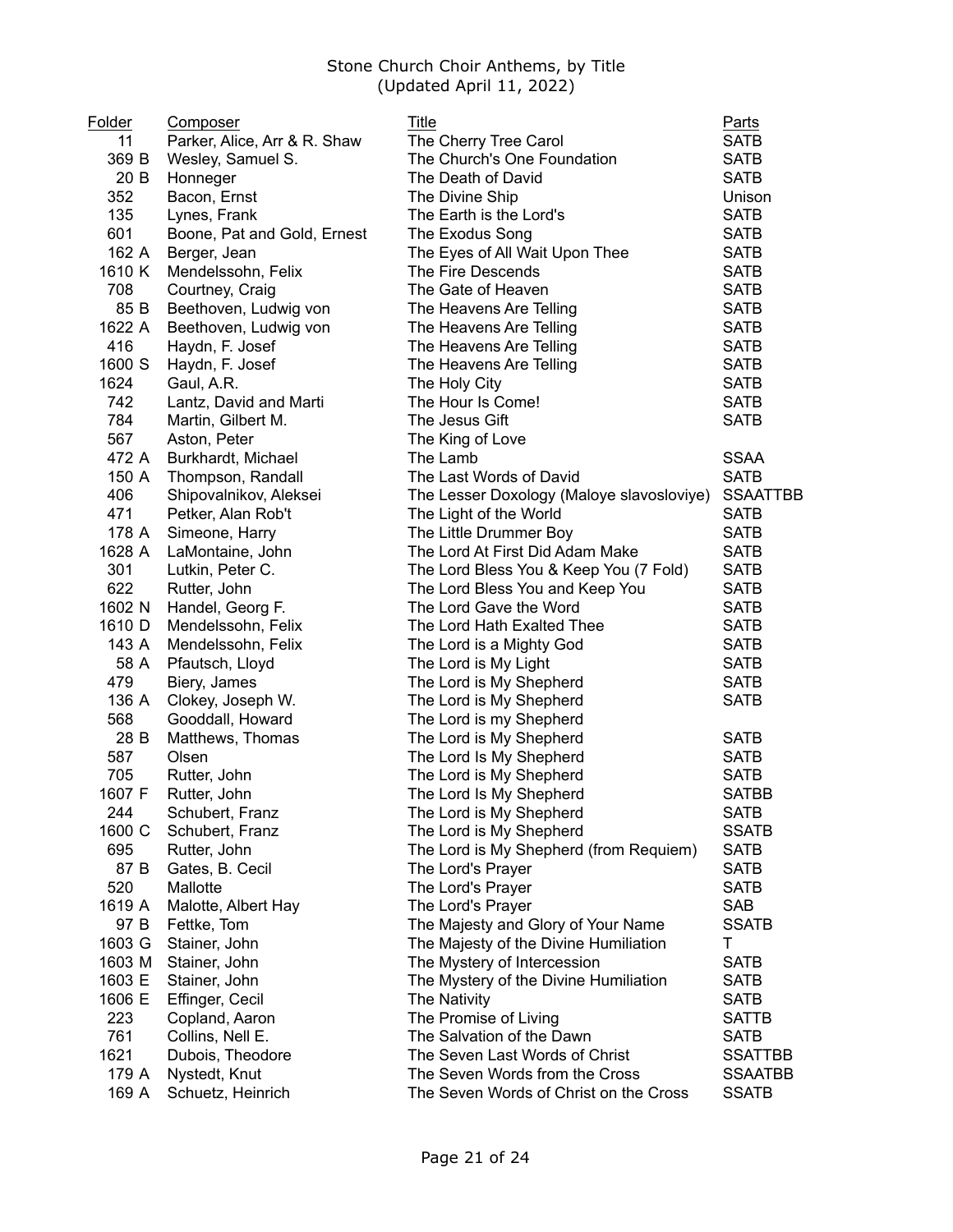| Folder | <b>Composer</b>              | Title                                  | Parts           |
|--------|------------------------------|----------------------------------------|-----------------|
| 424    | Victoria, Tomas Luis de      | The Shepherds Spoke One to Another     | <b>SSATBB</b>   |
| 699    | Vaughn Williams, Ralph       | The Song of the Tree of Life           | <b>SATB</b>     |
| 1618   | Matthews, H. Alexander       | The Story of Christmas                 | <b>SSAATTBB</b> |
| 226    | Bock, Fred                   | The Tree of Peace                      | <b>SAB</b>      |
| 583    | Molotte, Albert              | The Twenty-Third Psalm                 | <b>SATB</b>     |
| 1600 D | Stevenson, Sir John          | The Vesper Hymn                        | <b>SATB</b>     |
| 374    | Hubin, Royce H.              | The Willow Glen Waltz                  | Unison          |
| 1620 M | Cantiones, Piae              | The World Itself Keeps Easter Day      | Unison          |
| 133 A  | Tkach, Peter D. (arr)        | Thee God We Praise                     | <b>SAATTB</b>   |
| 1602 O | Handel, Georg F.             | Their Sound is Gone Out Into All Lands | <b>SATB</b>     |
| 1610 W | Mendelssohn, Felix           | Then Did Elijah                        | <b>SATB</b>     |
| 130    | Handel, Georg F.             | Then Round About the Starry Throne     | <b>SATB</b>     |
| 393    | Mendelssohn, Felix           | Then Shall Your Light Break Forth #43  | <b>SATB</b>     |
| 174 A  | Dawson, William L.           | There Is a Balm in Gilead              | <b>SATB</b>     |
| 174 D  | Dawson, William L.           | There Is a Balm in Gilead              | TTBB            |
| 1628 C | LaMontaine, John             | There Is a Flower                      | <b>SATB</b>     |
| 1617 C | Britten, Benjamin            | There is No Rose                       | <b>SSATB</b>    |
| 232    | Garcia, Gary                 | There is No Rose                       | <b>SATB</b>     |
| 335 B  | Young, Robert H.             | There Is No Rose of Such Virtue        | <b>SSAATTBB</b> |
| 167    | Mendelssohn, Felix           | There Shall a Star Come Out of Jacob   | <b>SATB</b>     |
| 184 A  | Barnes, Edward S.            | There Were Shepherds                   | <b>SATB</b>     |
| 158    | Vincent, Charles             | There Were Shepherds                   | <b>SATB</b>     |
| 686    | Warland, Dale                | There Will Be Rest                     | <b>SATB</b>     |
| 344    | Manzo, Laura                 | They Shall Soar as Eagles              | <b>SATB</b>     |
| 132    | Cain, Noble, Arr             | Thine is the Kingdom                   | <b>SATB</b>     |
| 531    | Choplin, Pepper              | This is My Beloved Son                 | <b>SATB</b>     |
| 180 A  | Babcock, Maltbie D.          | This is My Father's World              | <b>SSAATTBB</b> |
| 446    | Anonymous (ed. Rowan)        | This Is the Day                        | <b>SATB</b>     |
| 119 A  | Gallus (Handl), Jacob        | This is the Day                        | <b>SSAATTBB</b> |
| 763    | Whitney, Don                 | This Is The Day                        | <b>SATB</b>     |
| 1617 G | Britten, Benjamin            | This Little Babe                       | <b>SSAATTBB</b> |
| 1620 H | Englund, Karin W.            | Thou Dost Guide                        | 2 part          |
| 1610L  | Mendelssohn, Felix           | Thou Hast Overthrown                   | <b>SATB</b>     |
| 526    | Purcell, Henry               | <b>Thou Knowest Lord</b>               | <b>SATB</b>     |
| 1622 M | Purcell, Henry               | Thou Knowest, Lord                     | <b>SATB</b>     |
| 411    | Martinson, Joel              | Three Days Had Passed                  | <b>SATB</b>     |
| 657    | Billings, William (arr Owen) | Three Early Amer. Xmas Carols (#1)     |                 |
| 141 C  | Nystedt, Knut                | Thus Saith the Lord                    | <b>SSATTB</b>   |
| 770    | Lantz, David III             | Thy Will Be Done                       | <b>SATB</b>     |
| 93 A   | Morgan, Haydn                | Thy Word is a Light                    | <b>SSAATTBB</b> |
| 377    | di Lasso, Orlando            | Tibi Laus                              | <b>SATB</b>     |
| 401    | Clausen, Rene                | To Everything There Is a Season        | <b>SATB</b>     |
| 1622 B | Decius, Nicolaus             | To God On High be Thanks and Praise    | <b>SATB</b>     |
| 1613L  | Handel, Georg F.             | To Heav'n's Almighty King We Kneel     | <b>SATB</b>     |
| 323    | Gardner, John                | Tomorrow Shall Be My Dancing Day       | <b>SATB</b>     |
| 563    | <b>Joubert</b>               | <b>Torches</b>                         | <b>SATB</b>     |
| 663 B  | Smallwood, Richard           | <b>Total Praise</b>                    |                 |
| 114 A  | Clokey, Joseph W.            | Treasures in Heaven                    | <b>SATB</b>     |
| 624    | Scott, K. Lee                | Tree of Life                           | <b>SATB</b>     |
| 1622 J | Rachmaninoff, Sergei         | Triumph! Thanksgiving                  | <b>SATTB</b>    |
| 597    | Hampton                      | <b>True Light</b>                      | <b>SATB</b>     |
| 124    | Berger, Jean                 | Trust in the Lord                      | <b>SATB</b>     |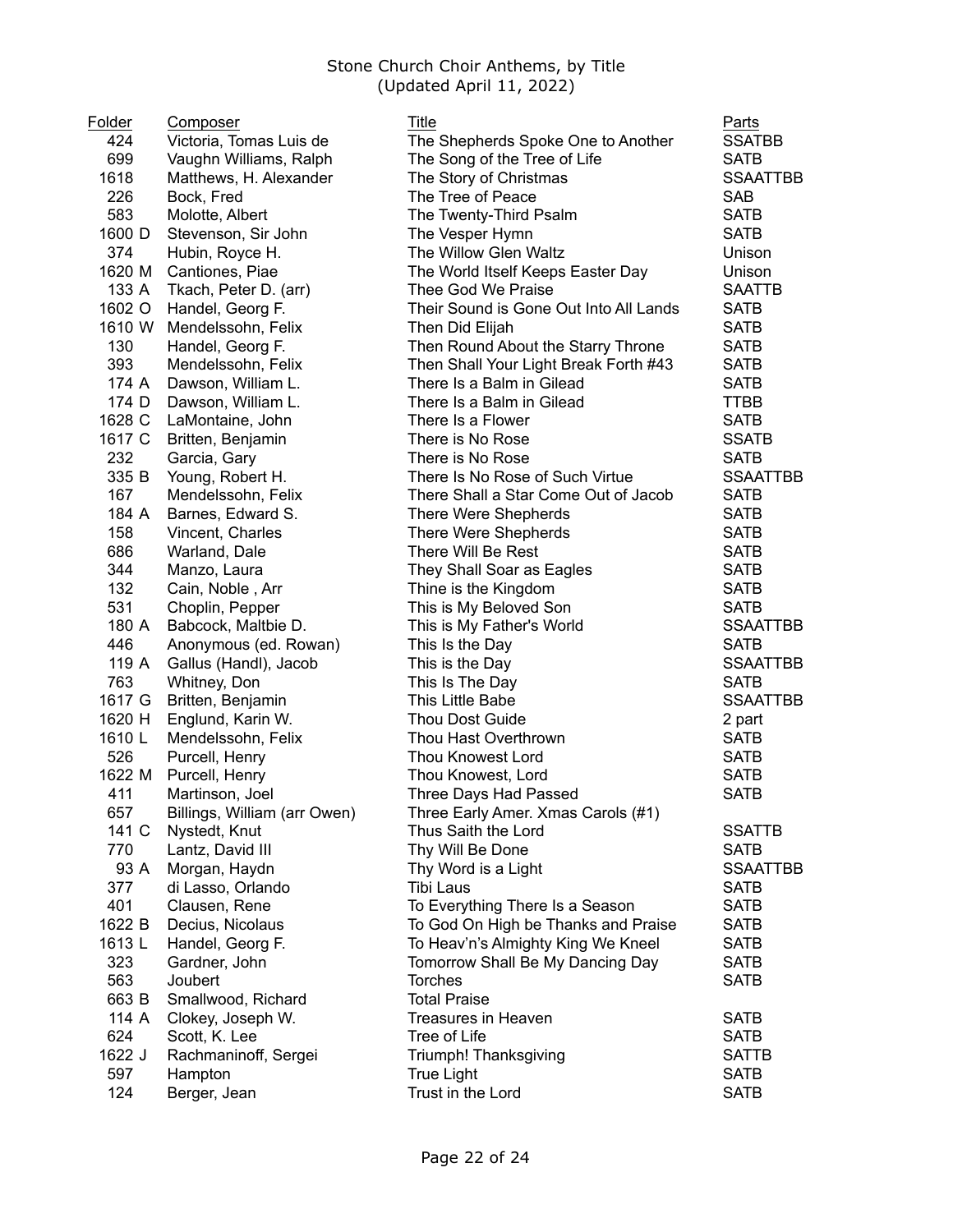| Folder | Composer                      | Title                                             | <b>Parts</b>    |
|--------|-------------------------------|---------------------------------------------------|-----------------|
| 181 A  | Mendelssohn, Felix            | Trust Thou In God                                 | <b>SATB</b>     |
| 623    | Paradowski, John              | Tunaomba Mungu Atawale                            | <b>SATB</b>     |
| 1622 N | Sullivan, Arthur S.           | Turn Thy Face From My Sins                        | <b>SATB</b>     |
| 259    | Nestor, Leo                   | Two Hymns to the Virgin                           | <b>SATB</b>     |
| 470    | Byrd, William                 | Two Sacred Sonatas in 4 Parts                     | <b>SATB</b>     |
| 311    | Durufle, Maurice              | Ubi Caritas                                       | <b>SATB</b>     |
| 9 B    | Leavitt, John                 | Ubi Caritas                                       | <b>SATB</b>     |
| 426    | Lauridsen, Morten             | Ubi Caritas et Amor                               | <b>SATB</b>     |
| 376    | Kromm, Leroy                  | Ubi Caritas/Where True Love&Charity Are Fo Unison |                 |
| 1600 D | Gounod, Charles               | Unfold, Ye Portals                                | <b>SATB</b>     |
| 1600 O | Gounod, Charles               | Unfold, Ye Portals                                | <b>SATTBB</b>   |
| 22     | Franck, Melchior              | Unto Us a Child is Born                           | <b>SSAATTBB</b> |
| 255 A  | Beck, John Ness               | Upon This Rock                                    | <b>SSATB</b>    |
| 1628 F | LaMontaine, John              | Ut Hoy                                            | <b>SATB</b>     |
| 752    | Vaughn Williams, Ralph        | Valiant-for-Truth                                 | <b>SATB</b>     |
| 331    | Haydn, Johann Michael         | Veni Creator Spiritus                             | <b>SATB</b>     |
| 532    | Bach, Johann S.               | Wachet Auf (Cantata 140)                          | <b>SATB</b>     |
| 243    | Burroughs, Bob (arr)          | Wade In the Water                                 | <b>SATB</b>     |
| 180 B  | Edwards, John O.              | Wassail                                           | <b>SATB</b>     |
| 25 A   | Nanino, Giovanni              | We Adore Thee, Christ Jesus                       | <b>SSATB</b>    |
| 264    | Unknown                       | We Are Marching (Siyahamba )                      | <b>SATB</b>     |
| 483    | Touche                        | We Are One                                        | <b>SATB</b>     |
| 765    | Hopson, Hal                   | We Are Singing                                    | <b>SATB</b>     |
| 175 B  | Graham, Robert                | We Beseech Thee                                   | <b>SATB</b>     |
| 500    | Harlan, Benjamin              | We Bring His Light                                | <b>SATB</b>     |
| 173    | Marshall, Jane M.             | We Come unto Our Fathers' God                     | <b>SATB</b>     |
| 254    | Palestrina, Giovanni Da       | We Do Worship Thee                                | <b>SATB</b>     |
| 1622 K | Clough-Leighter, Henry, Arr   | We Gather Together                                | Unison          |
| 536    | Folk Song, Netherlands        | We Gather Together                                | <b>SATB</b>     |
| 172 B  | Bach, Johann C.               | We Need Thee O Lord                               | <b>SSAATTBB</b> |
| 1613 D | Handel, Georg F.              | We Never Will Bow Down                            | <b>SATB</b>     |
| 715    | Croushorn, Brad               | We Trust In Alone                                 | <b>SATB</b>     |
| 729    | Stearns, Peter Pindar         | We Walk By Faith                                  | <b>SATB</b>     |
| 740    | Paris, Twyla & Schrader, Jack | We Will Glorify                                   | <b>SATB</b>     |
| 776    | Besig                         | We've Got Good News to Tell!                      | <b>SATB</b>     |
| 420    | Flummerfelt, Joseph (arr)     | What is This Lovely Fragrance?                    | <b>SATB</b>     |
| 98     | Willan, Healey (arr)          | What is This Lovely Fragrance?                    | SATB            |
| 127    | Lovelace, Austin C.           | What Shall I Render to My God?                    | <b>SATB</b>     |
| 114 C  | Tiefenbach, Peter             | What Shall I Render to the Lord?                  | <b>SATB</b>     |
| 97 A   | Purvis, Richard (arr)         | What Strangers are These?                         | <b>SSAATTBB</b> |
| 368 B  | Pachelbel, Johann             | What'er My God Ordains Is Right                   | <b>SATB</b>     |
| 95 A   | Langford, Samuel              | When I Survey the Wondrous Cross                  | <b>SATB</b>     |
| 355 A  | Martin, Gilbert M.            | When I Survey the Wondrous Cross                  | <b>SATB</b>     |
| 1603 P | Stainer, John                 | When Jesus Therefore Saw His Mother               | <b>TTBB</b>     |
| 455    | Billings, William             | When Jesus Wept                                   | <b>SATB</b>     |
| 1612 Q | Gumpeltzhaimer, Adam          | When My Last Hour is Close at Hand                | <b>SATB</b>     |
| 1606 H | Effinger, Cecil               | When the Angels Went Away from Them               | solo            |
| 39 A   | Mollicone, Henry              | When the Stars Are Gone                           | <b>SATB</b>     |
| 368 A  | Atkinson, Lisa                | When Women Gather                                 | Unison          |
| 590    | Unknown                       | Where Is He                                       | TB              |
| 723    | Mollicone, Henry              | Where Is He?                                      | <b>SATB</b>     |
| 748    | Lange, Kinley                 | Where Two or Three are Gathered                   | $(2$ part)      |